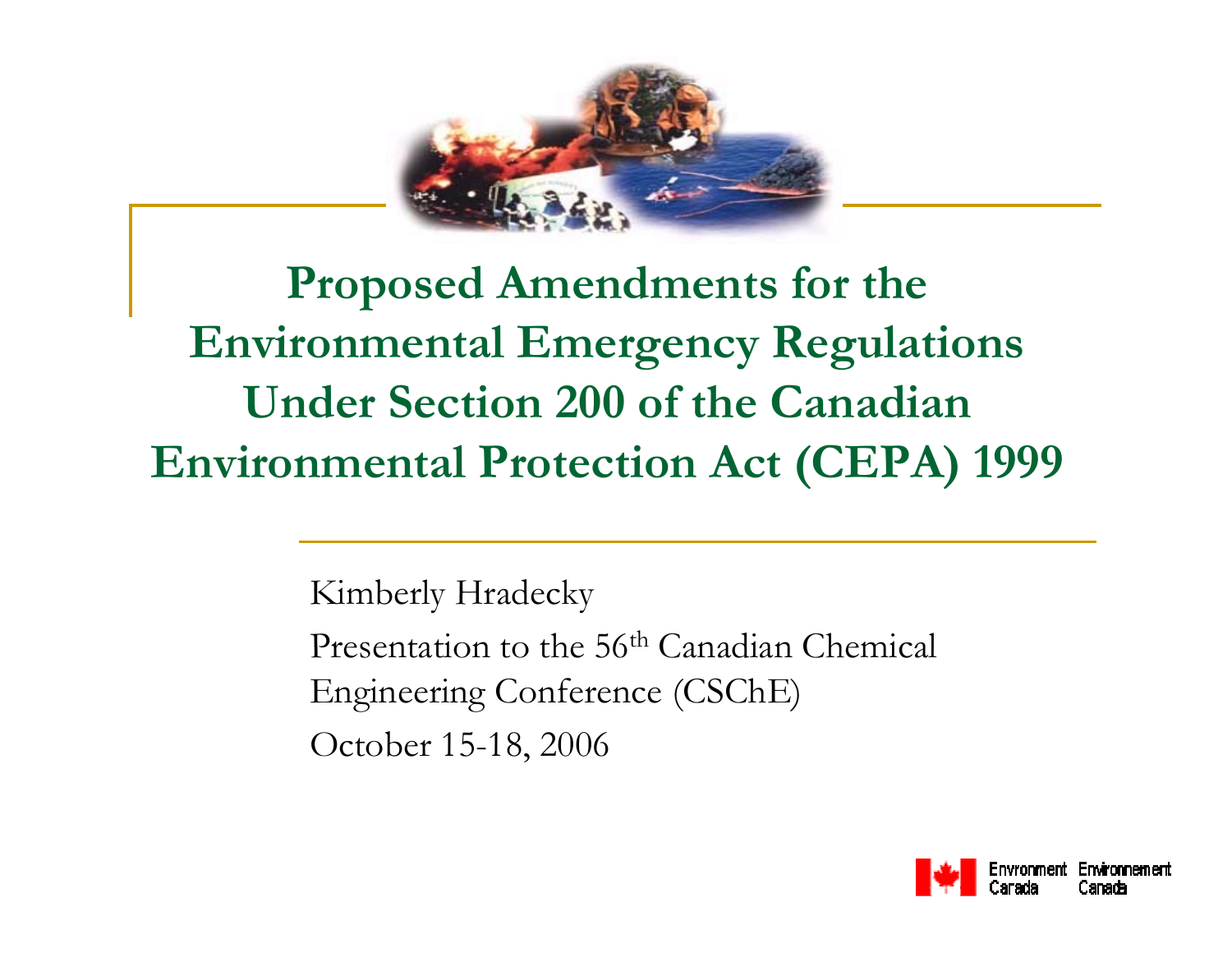#### **CEPA**

#### **Section 199**

Authority to require the preparation and implementation of Environmental Emergency (E2) Plans for CEPA toxics (Schedule 1: List of Toxic Substances) or for substances the Ministers of the Environment and Health have recommended be added to the List.

#### **Section 200**

- Regulation-making authority of Part 8
- Authority to establish a list of toxic and other hazardous substances with related threshold quantities (not limited to CEPA toxics)

 Authority to require the preparation and implementation of E2 Plans for the listed substances at or above specified threshold quantities

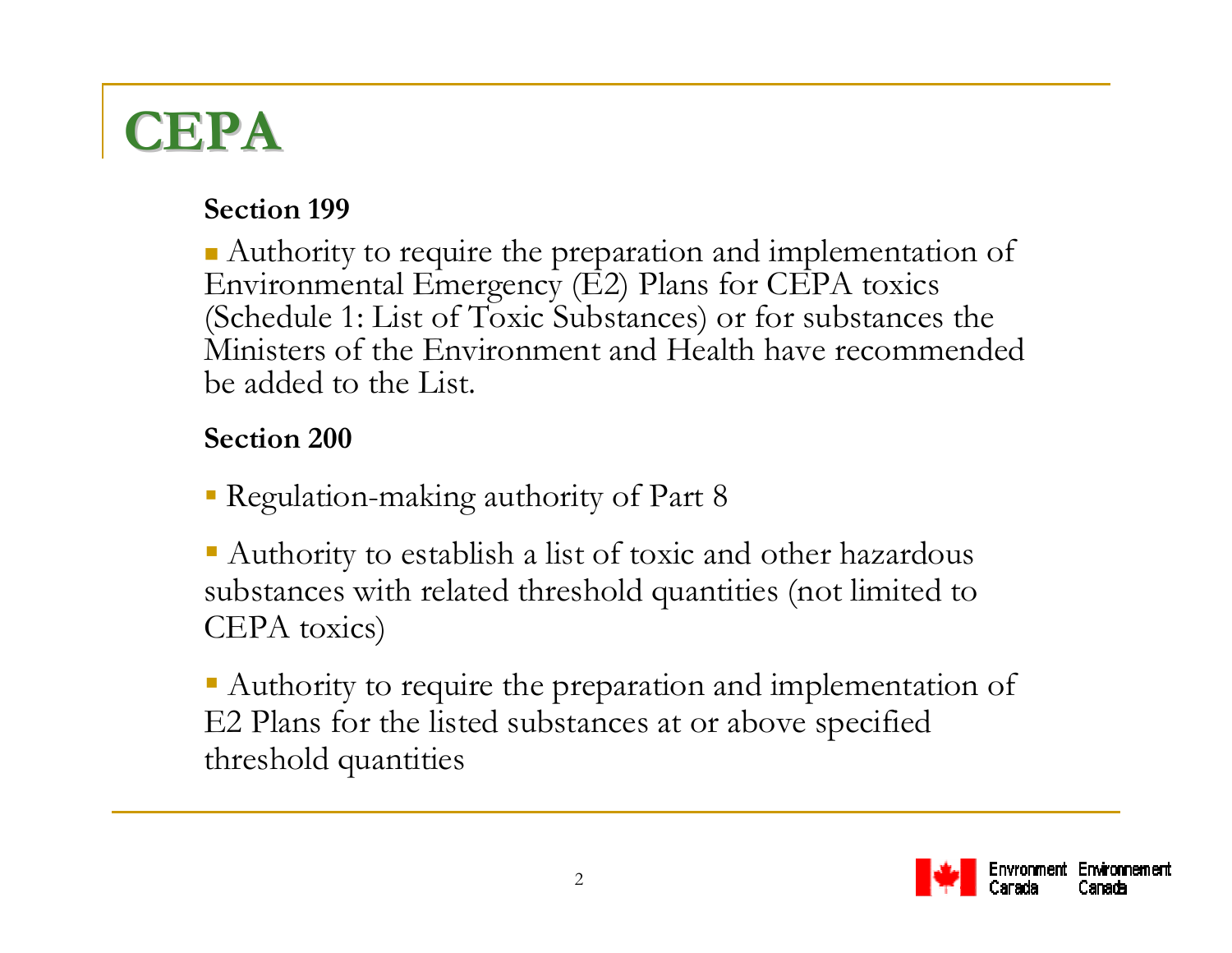#### Timelines

- E **Canada Gazette Part 2 : September 10, 2003**
- **E2 Regulations** come into force **90 days after registration:** November 18, 2003
- **3 Notices required after coming into force:**
	- $\Box$  Within 90 days: **Notice of Identification of Substance and Place**  $\Box$  **Within 6 months: Notice of Plan Preparation Within 1 year: Notice of Plan Implementation and Testing**

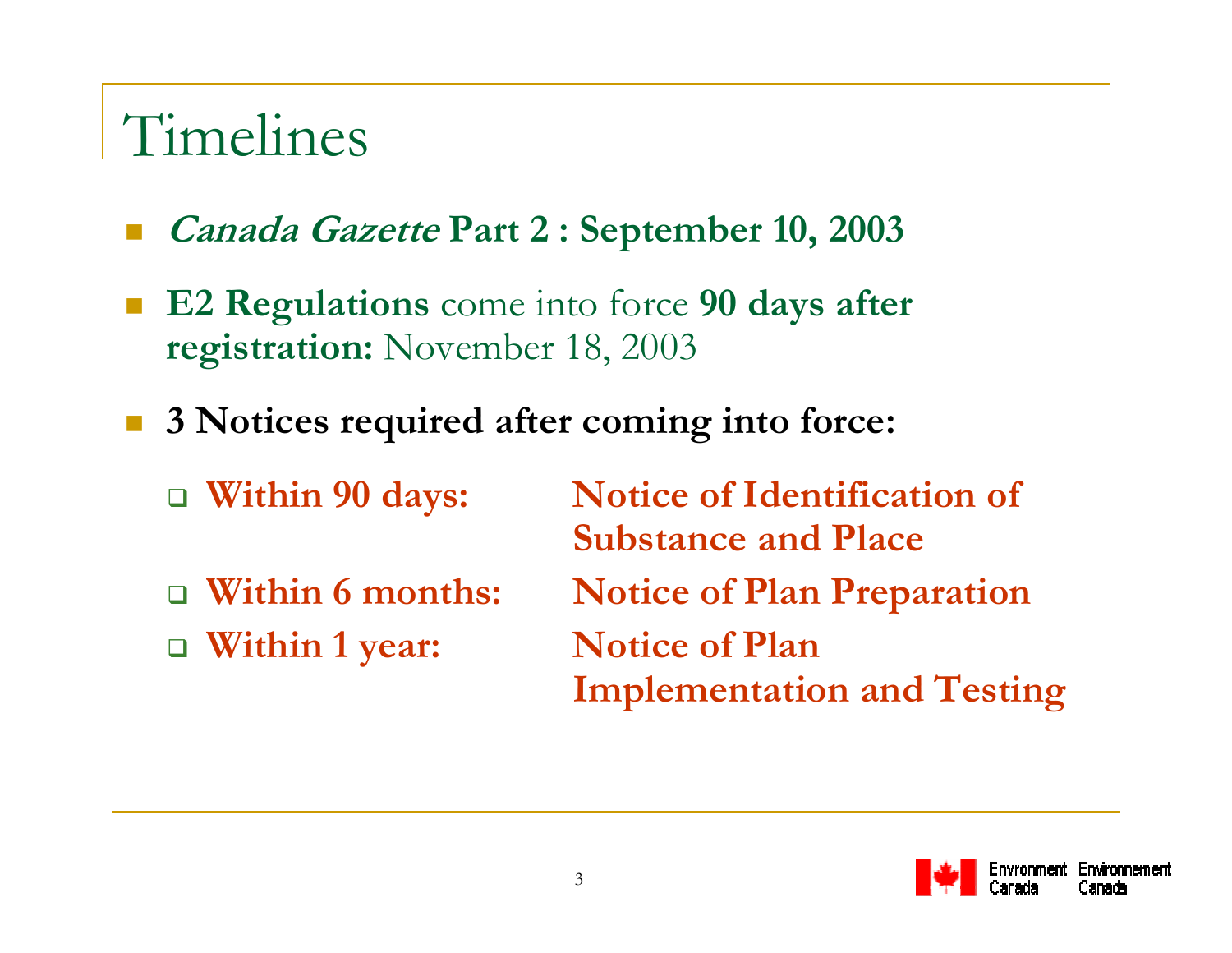## **Environmental Emergency (E2) Regulations**



- Address emergency prevention, preparedness, response and recovery
- $\mathcal{L}_{\mathcal{A}}$  Benefits to be realized regardless of cause i.e. accidental, vandalism or terrorist activity
- E Flexible as opposed to prescriptive approach to be taken, however, key elements must be addressed
- Consensus on using CRAIM list and thresholds

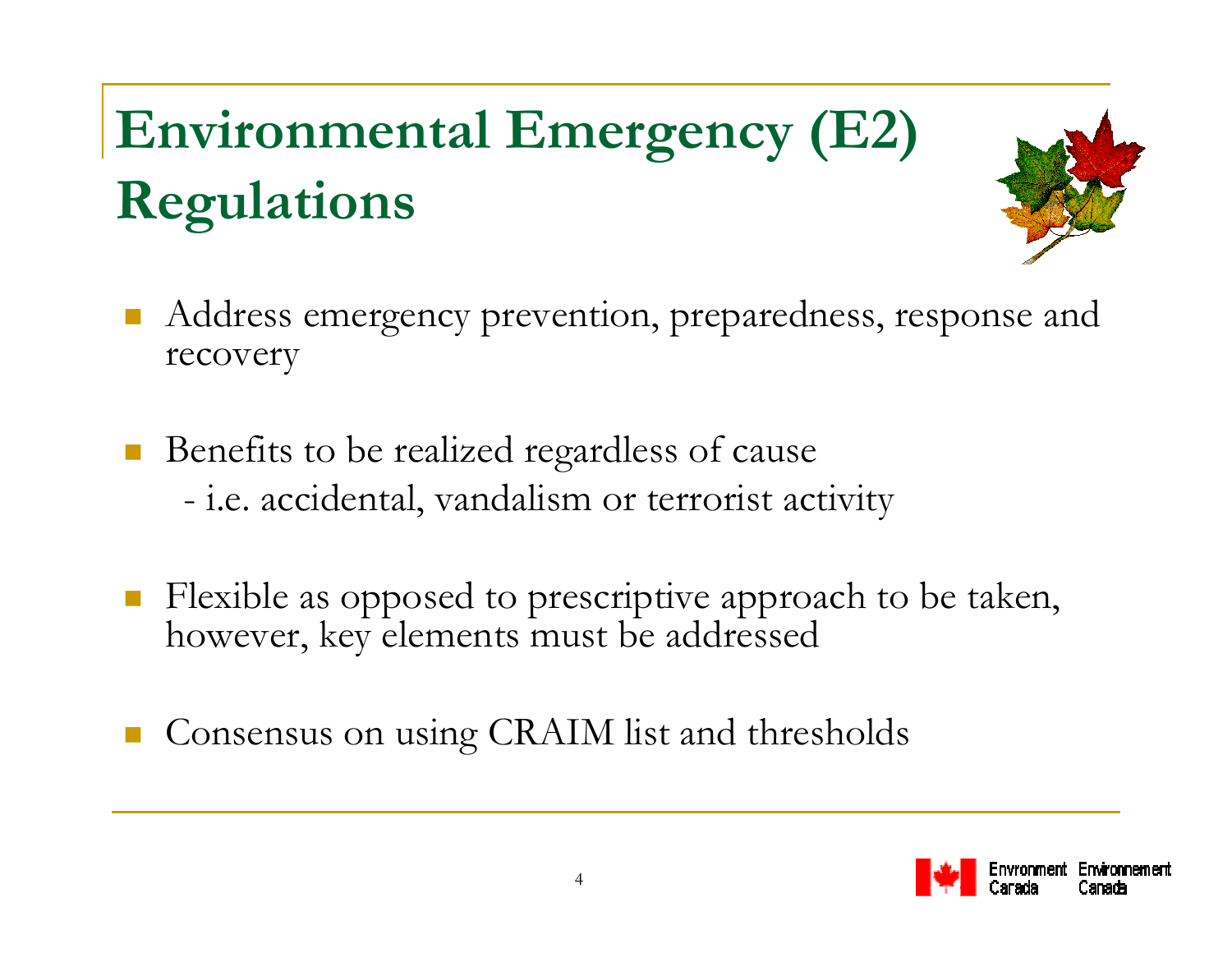## E2 Regulations

- Applies to any person who uses or stores one or more of the 174 substances above the specified quantities or who has a container for that substance equal to or exceeding the threshold
- To date about 3,400 facilities have submitted declarations for the current environmental emergency regulations
- $\overline{\mathbb{R}}$  Schedule 1 of the Regulations is divided into Part 1 (76 flammables) and Part 2 (98 other hazardous) substances



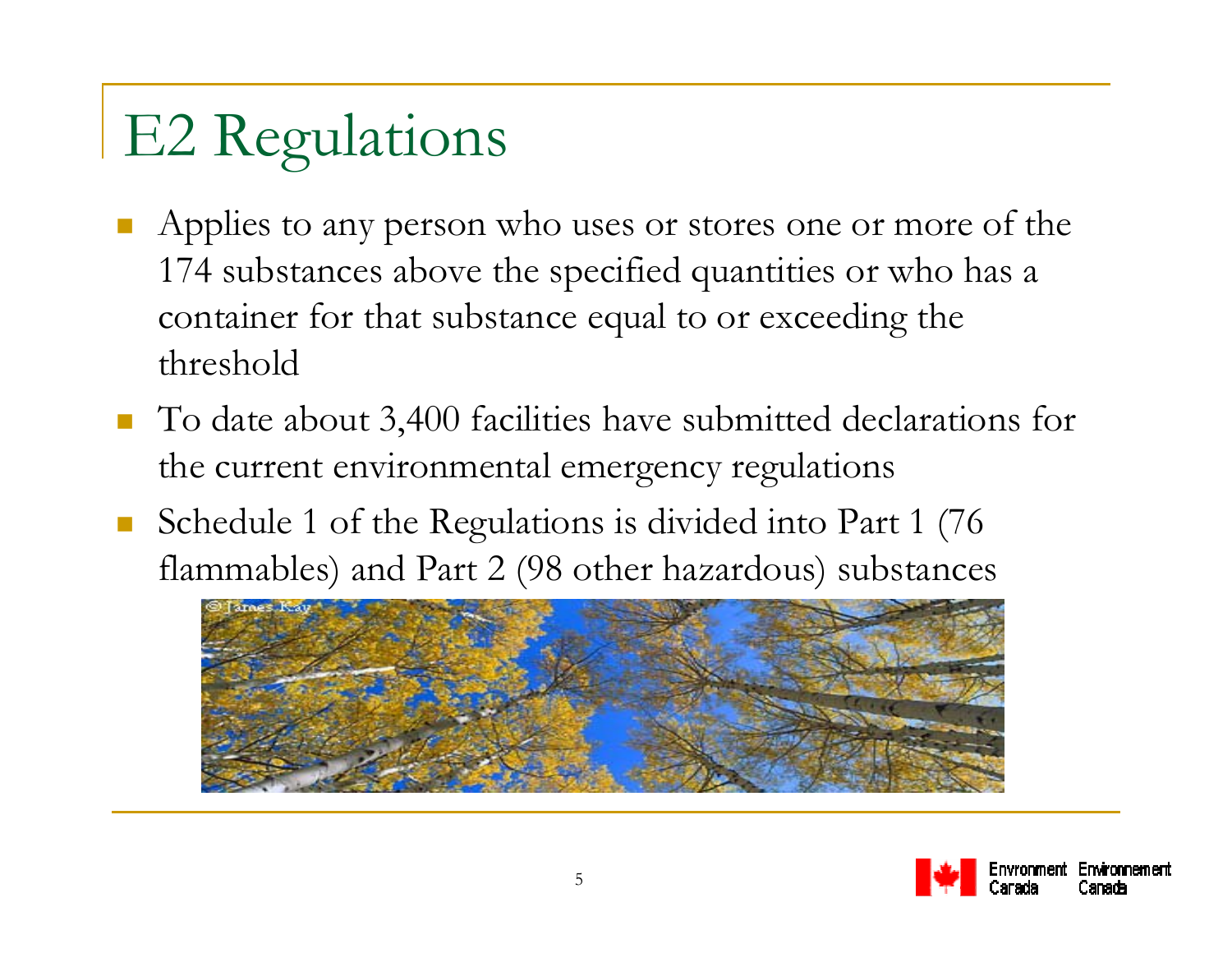# Obligations

- E2 plans are not submitted to Environment Canada unless requested
- $\mathcal{L}^{\text{max}}$ First notice of identification required if either:
	- $\Box$ Maximum quantity equals or exceeds threshold; OR
	- $\Box$ Largest container capacity equals or exceeds threshold
- Preparation and Implementation of an E2 plan required if <u>both:</u>
	- Maximum expected quantity equals or exceeds threshold; AND
	- $\Box$ Largest container capacity equal or exceed the threshold.
- Environment Canada must be notified accordingly

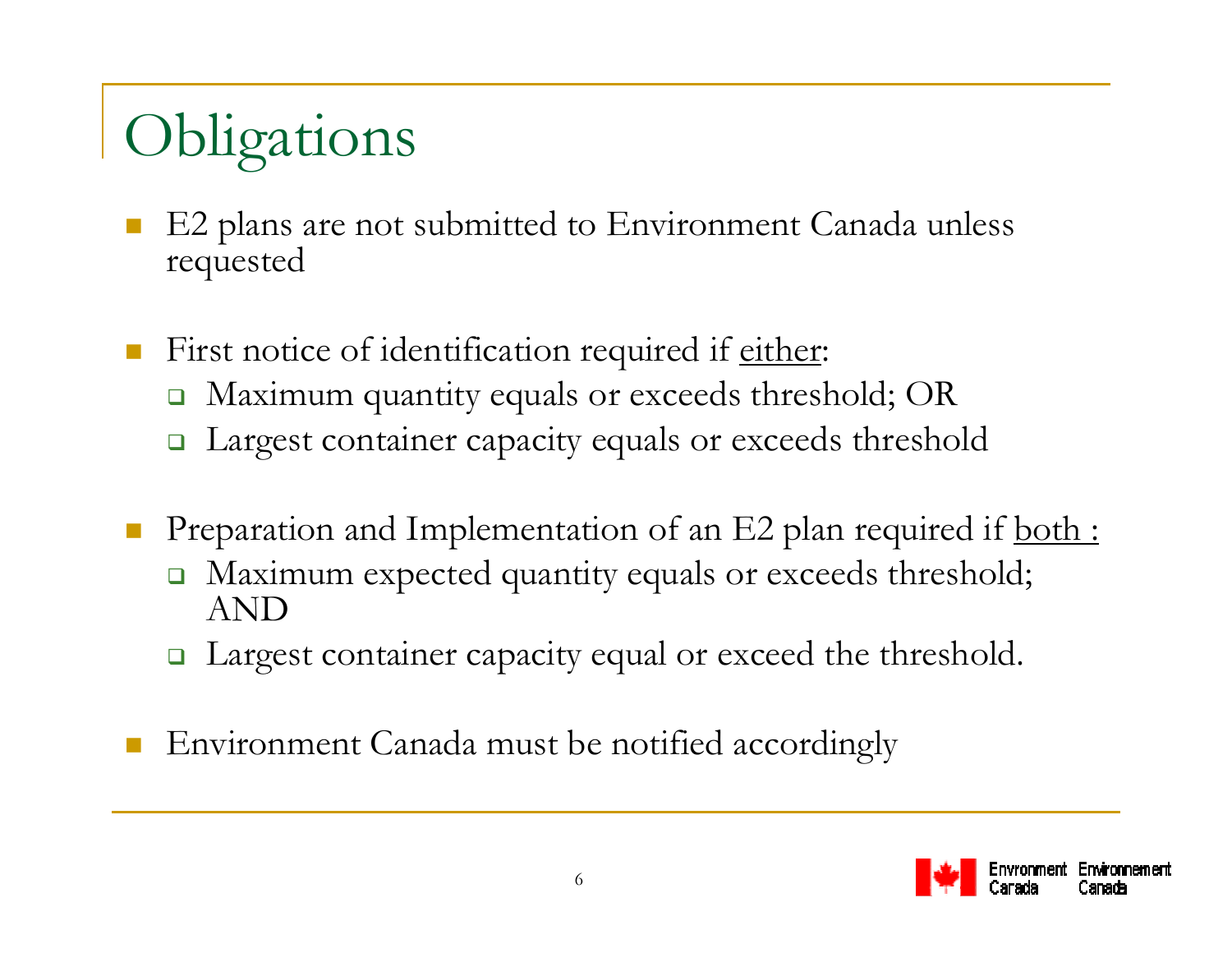## Exemptions

- $\overline{\mathbb{R}}$  Amounts temporarily stored for 72 hours or less in a container not normally located at the place
- Quantities in a container with capacity of 30 kg or less
- L. Quantities of substance when it is a component of another substance in Schedule 1
- Quantities of a substance when it is a component of natural gas
- $\overline{\mathbb{R}}$  Quantities of a substance in fuel tank supplying engine of conveyance
- Quantities of a substance regulated under *Transportation of Dangerous Goods Act*

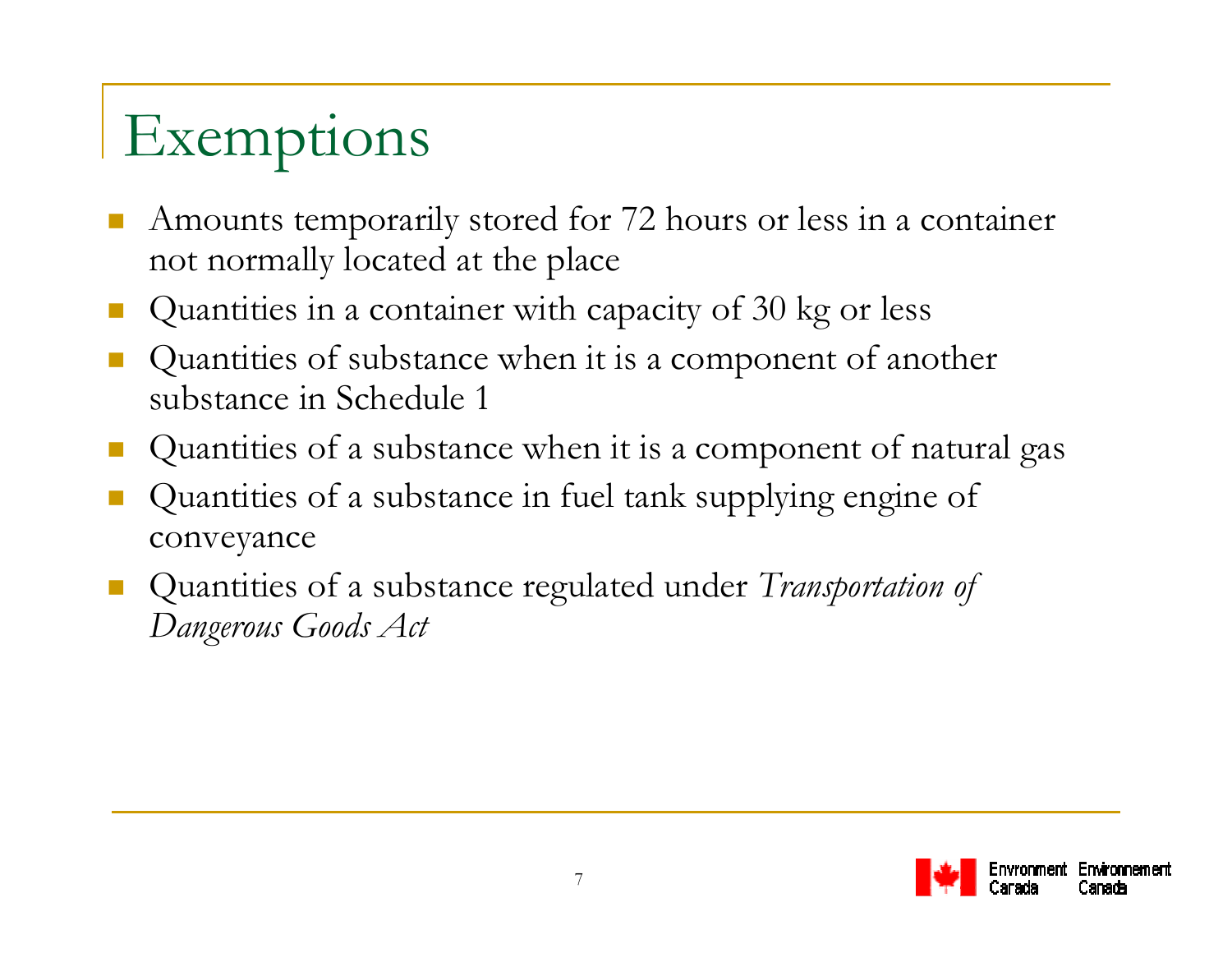## Contents of an E2 plan

- Identification of any potential environmental emergencies that can possibly occur, including both on-site and off-site consequences to human health and the environment;
- $\mathcal{O}(\mathbb{R}^d)$  Description of associated prevention efforts underway as well as the preparedness, response and recovery capabilities of the facility;
- A list of individuals who are to respond to an environmental emergency and a description of their roles and responsibilities;
- Identification of the training required for each of those individuals; and
- F A list of the equipment which may be used in emergency response and is included as part of the environmental emergency plan and the equipment's location

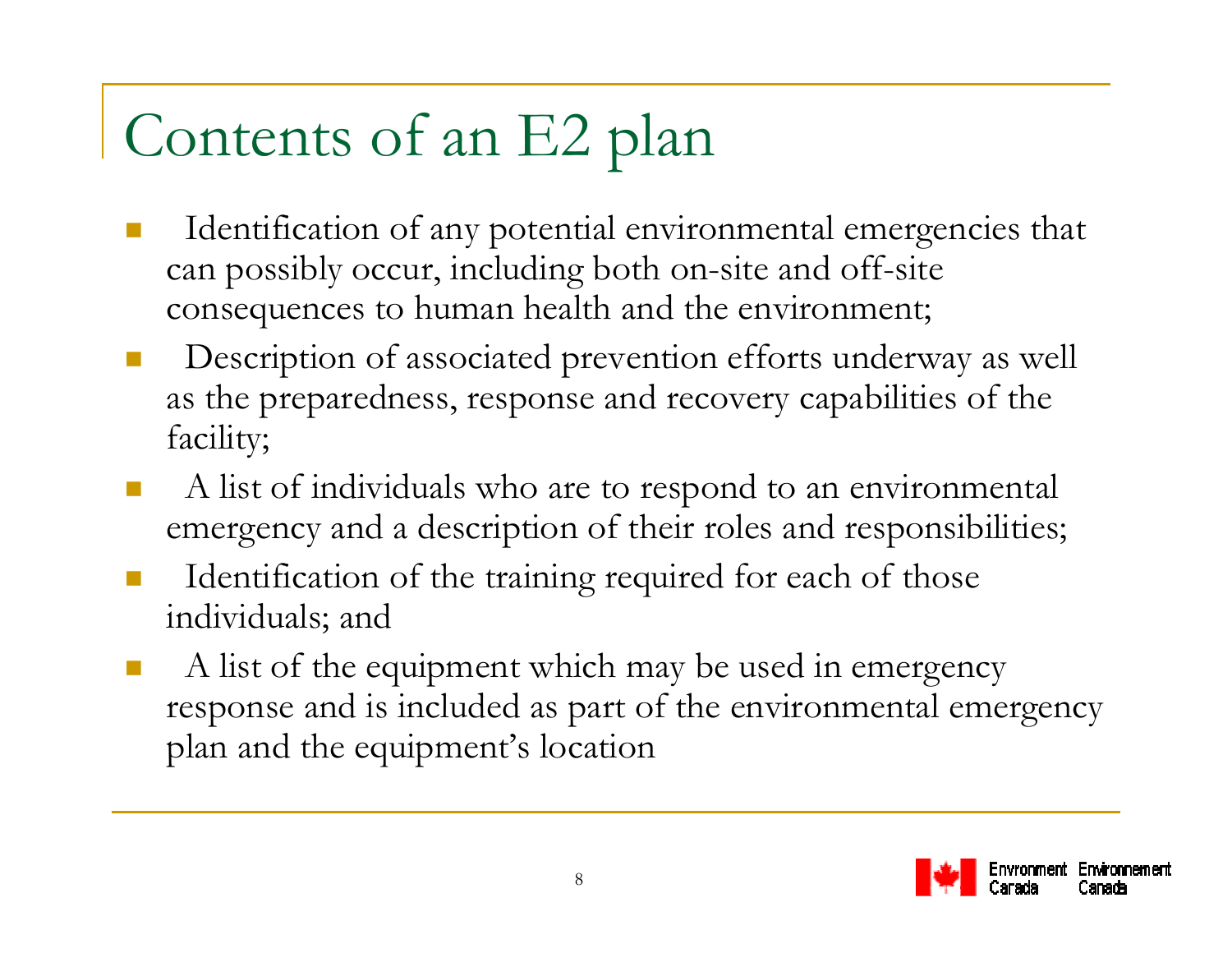# **Improving the Regulations**

#### **Proposed Amendments**

#### $\mathcal{L}_{\mathcal{A}}$ **Clarify Requirements;**

- $\Box$ Exception to farmers using ammonia as agricultural nutrient
- $\Box$  Exception for propane when stored in a container with a capacity of less than 10 tonnes and located from at least 360 m from the property limit
- $\Box$ Specify TDGA exemption to everything except loading/unloading

#### $\mathcal{C}^{\mathcal{A}}$ **Notification and Reporting**

- $\Box$ Limit notification/reporting to mixtures captured
- $\Box$ Use of existing provincial or TDG threshold for E2 notification and reporting
- × **New provision exempting slag, waste rock in tailings, ores and ore concentrates**
- $\mathcal{L}(\mathcal{A})$ **New provision for permanently closed or decommissioned sites**
- × **Add 31 substances from the Toxic Substances List (some from within classes of substances, Inorganic fluorides – sulphur hexafluoride) and 3 substances of concern based on toxic assessment results**

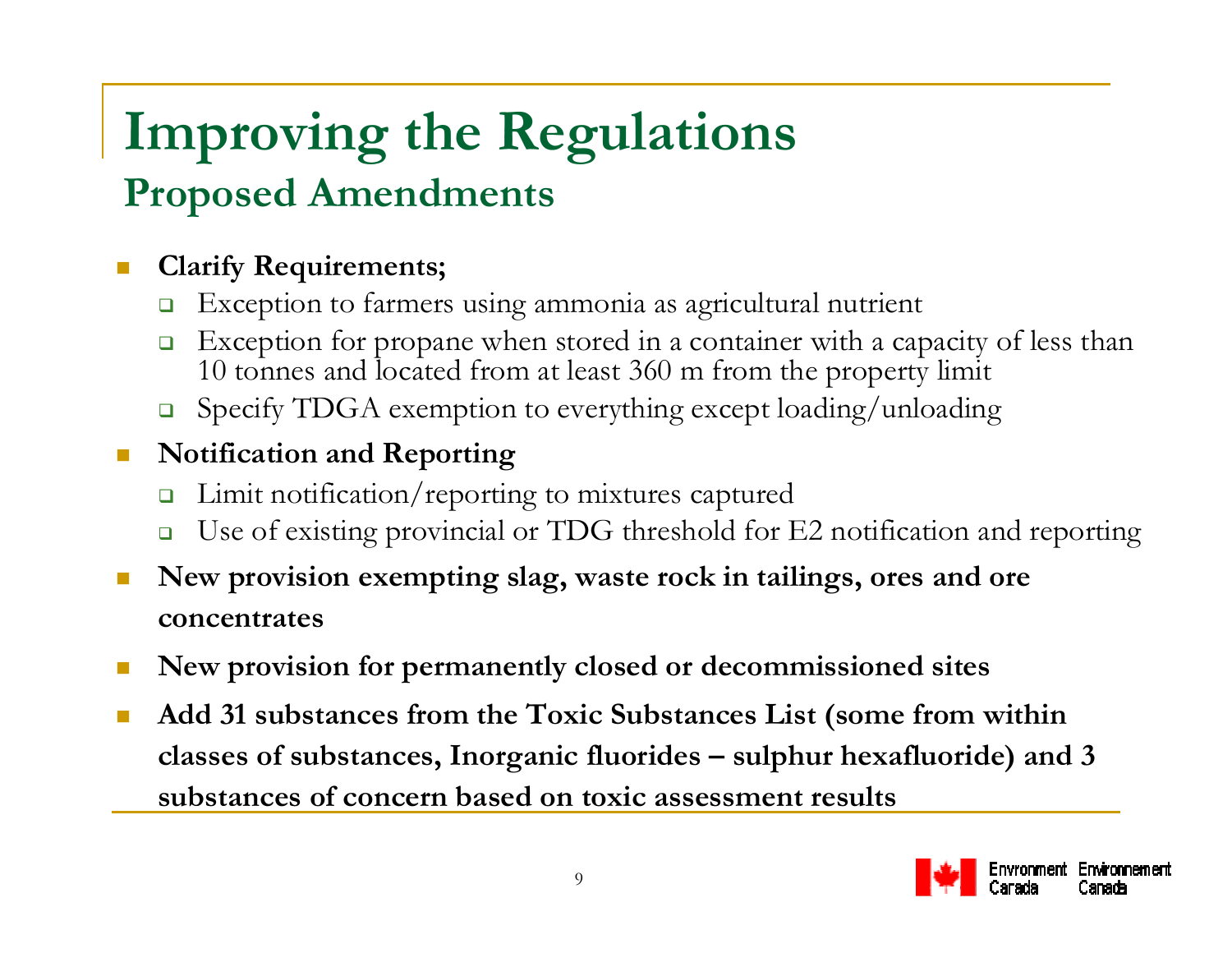#### **E2 Amendments Background:** "Toxic Substances" list



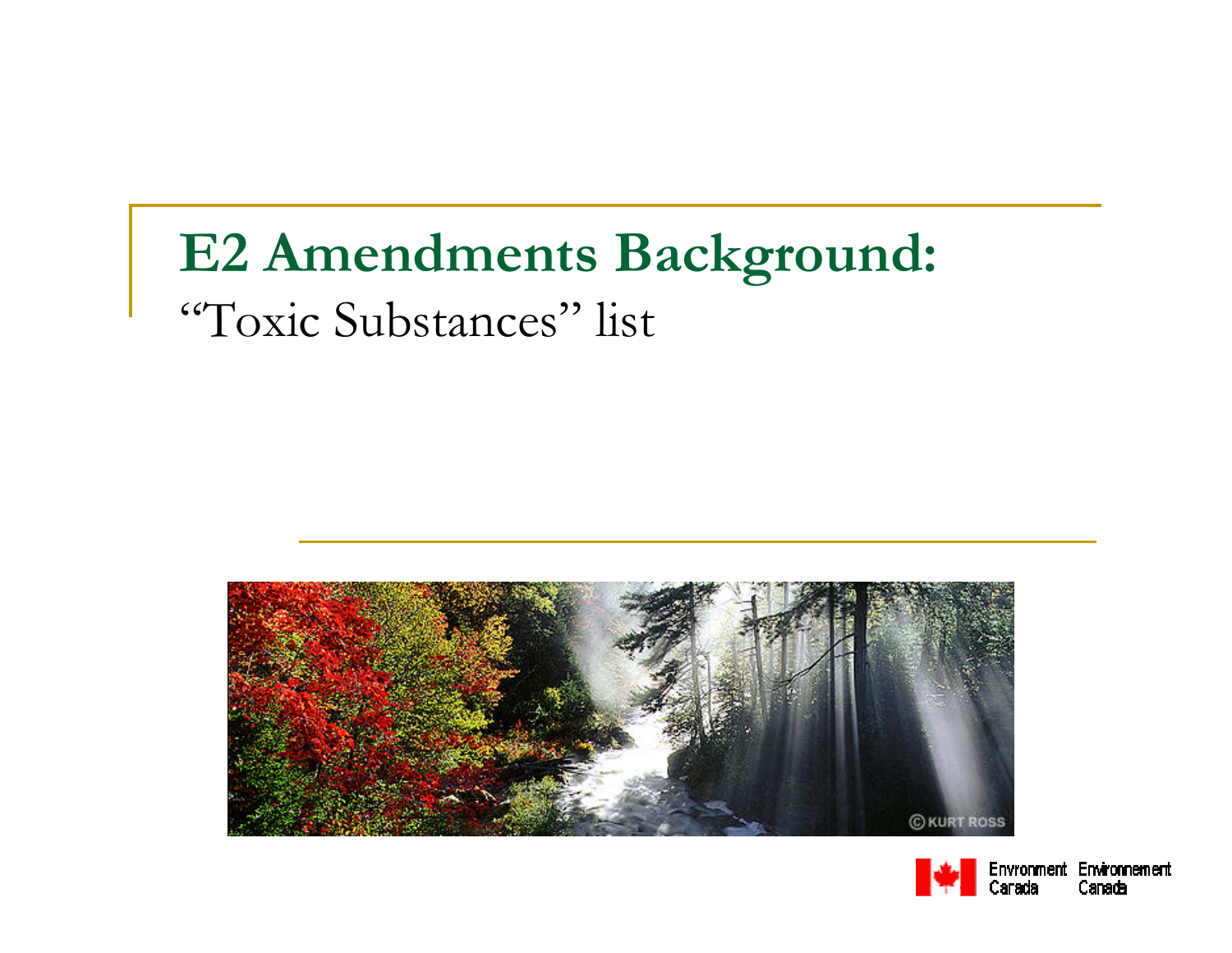#### **E2 Amendments Background:**

- **List made up of substances, that** had been released to the environment (i.e. effluents, emissions, spills), that have been detected in sufficient quantities to cause harm to the environment
- Do these need emergency plans?



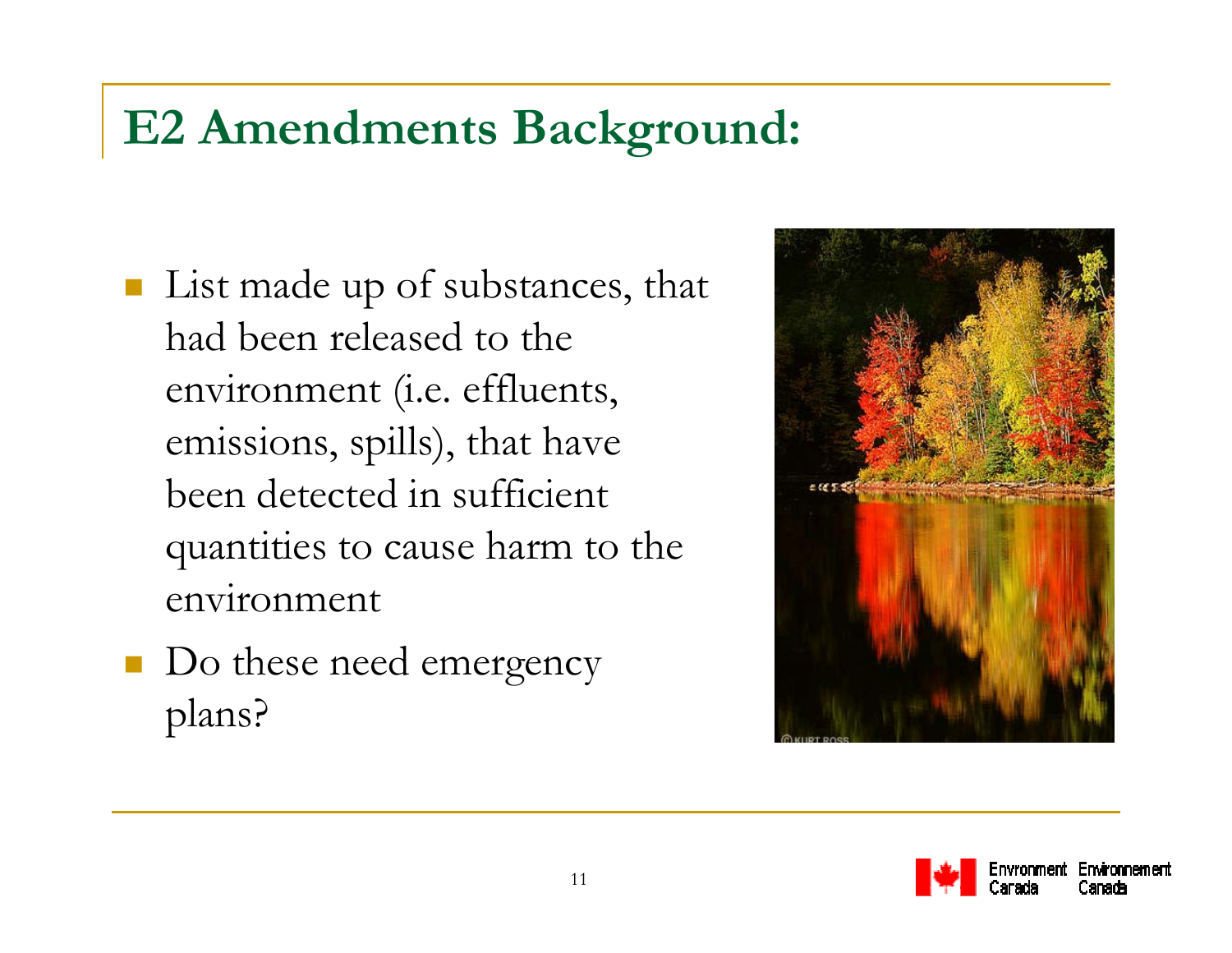List of Toxic Substances (Schedule 1) **http://www.ec.gc.ca/ceparegistry/subs\_list/Toxicupdate.cfm**

- 49 Toxic Substances were examined
	- A total of 97 substances were reviewed as some Toxics Substances are classes of substances (i.e Inorganic fluorides – Sulphur hexafluoride)
- 31 Substances are being proposed for addition to the E2 Regulations plus an additional 3 substances of concern

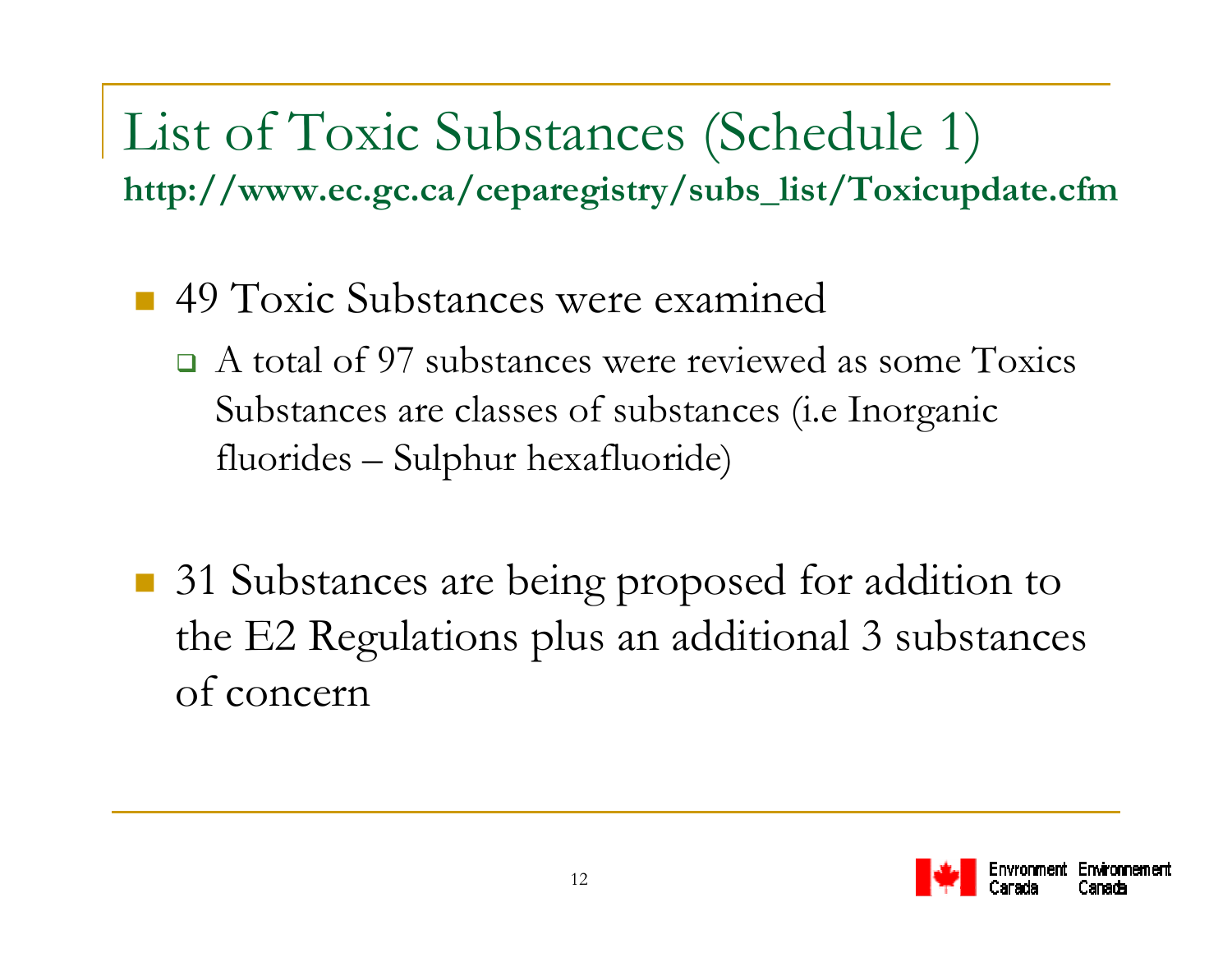#### **E2 Analysis of Substances:**

- **Acute catastrophic spills**
- **Stored**
- Toxic via Inhalation?
- **Vapour Cloud Explosion?**
- **Toxic to Aquatic Life?**
- **Carcinogenic to humans or wildlife?**
- Reactive?

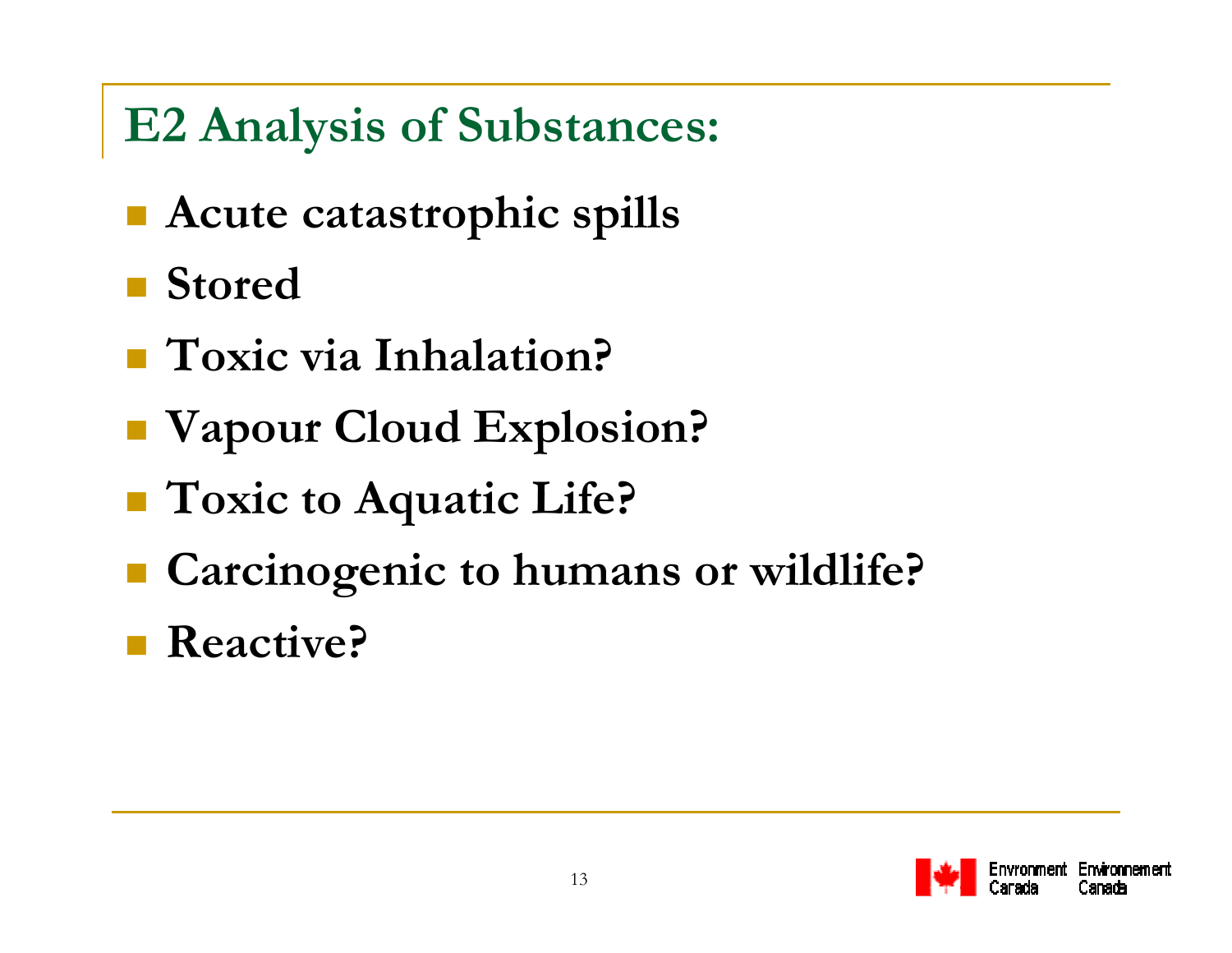#### **E2 Analysis of Substances (cont.):**

#### **Not Included:**

- **Effluents**
- **Emissions**
- **By-products or contaminants**
- **Laboratory reagents**
- **No emergency pathway**
- **Substances covered under other acts**
- **Not in Canadian commerce**
- **Banned or prohibited.**

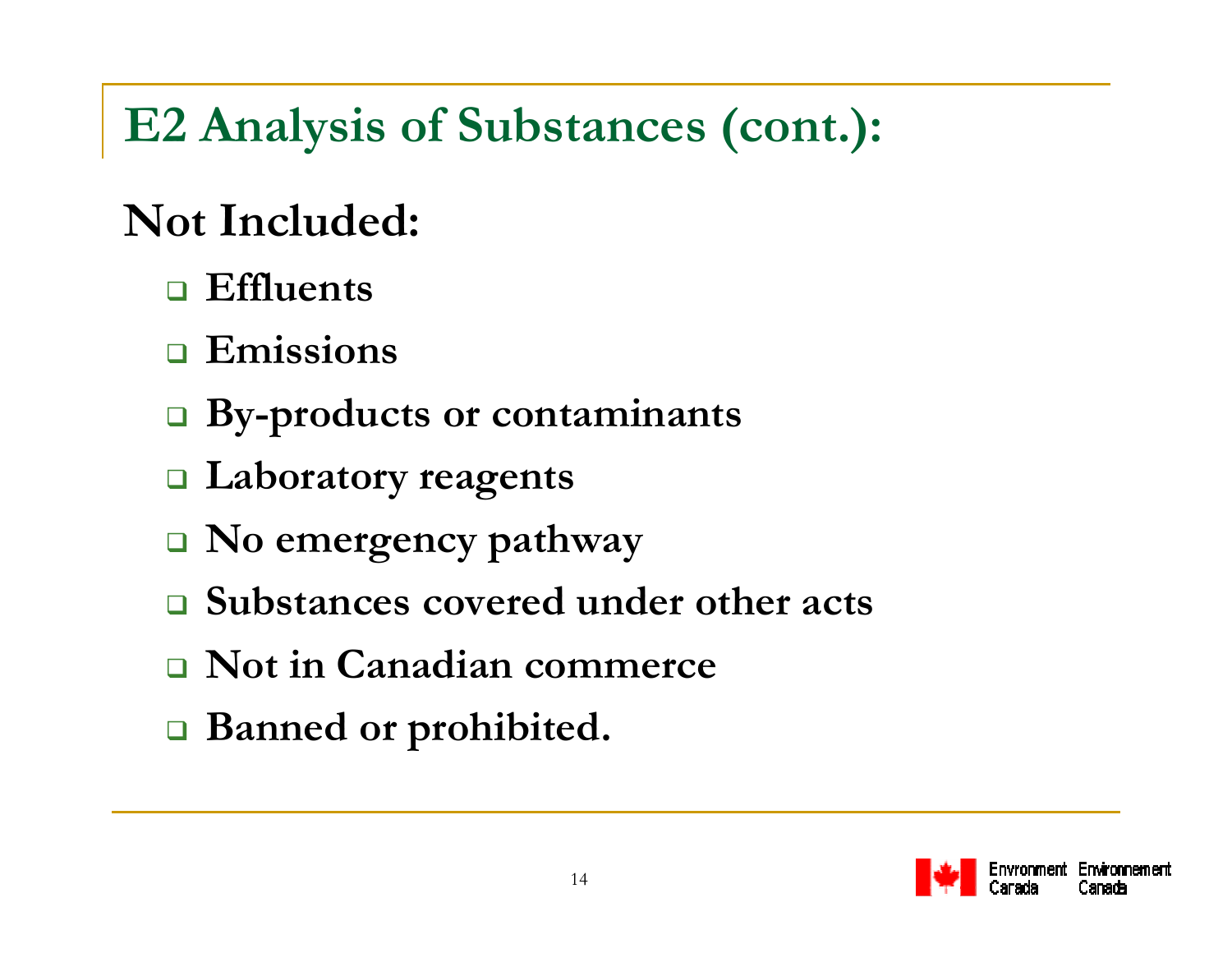#### **Proposed Environmental Emergency Amendments – Explosive**

- Boiling Liquid Expanding Vapour Explosive (BLEVE)
- **Under pressure they can explode**
- **Decompose explosively**
- **This category still under investigation**

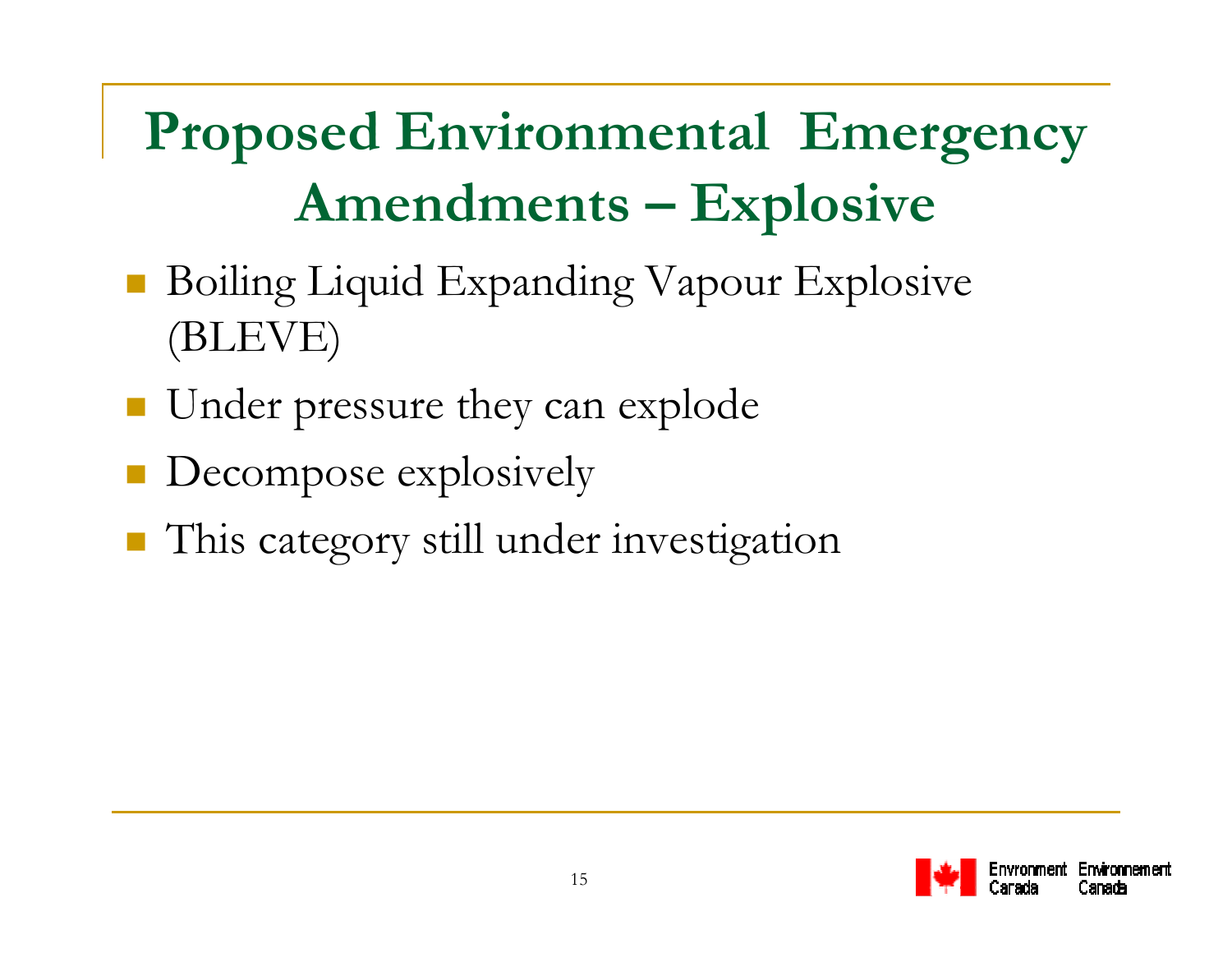### **Proposed Environmental Emergency Amendments – Explosive**

| <b>CAS</b><br>Number | Name of<br>Substance                      | Threshold<br>Quantity<br>(Tonnes) | Concentration<br>$\binom{0}{0}$ |
|----------------------|-------------------------------------------|-----------------------------------|---------------------------------|
| $100 - 42 - 5$       | Styrene                                   | 4.5                               | 10                              |
| 6484-52-2            | Ammonium nitrate<br>(in liquid form only) | 20                                | 81                              |
| 6484-52-2            | Ammonium nitrate<br>(in solid form only)  | 20                                | 60                              |

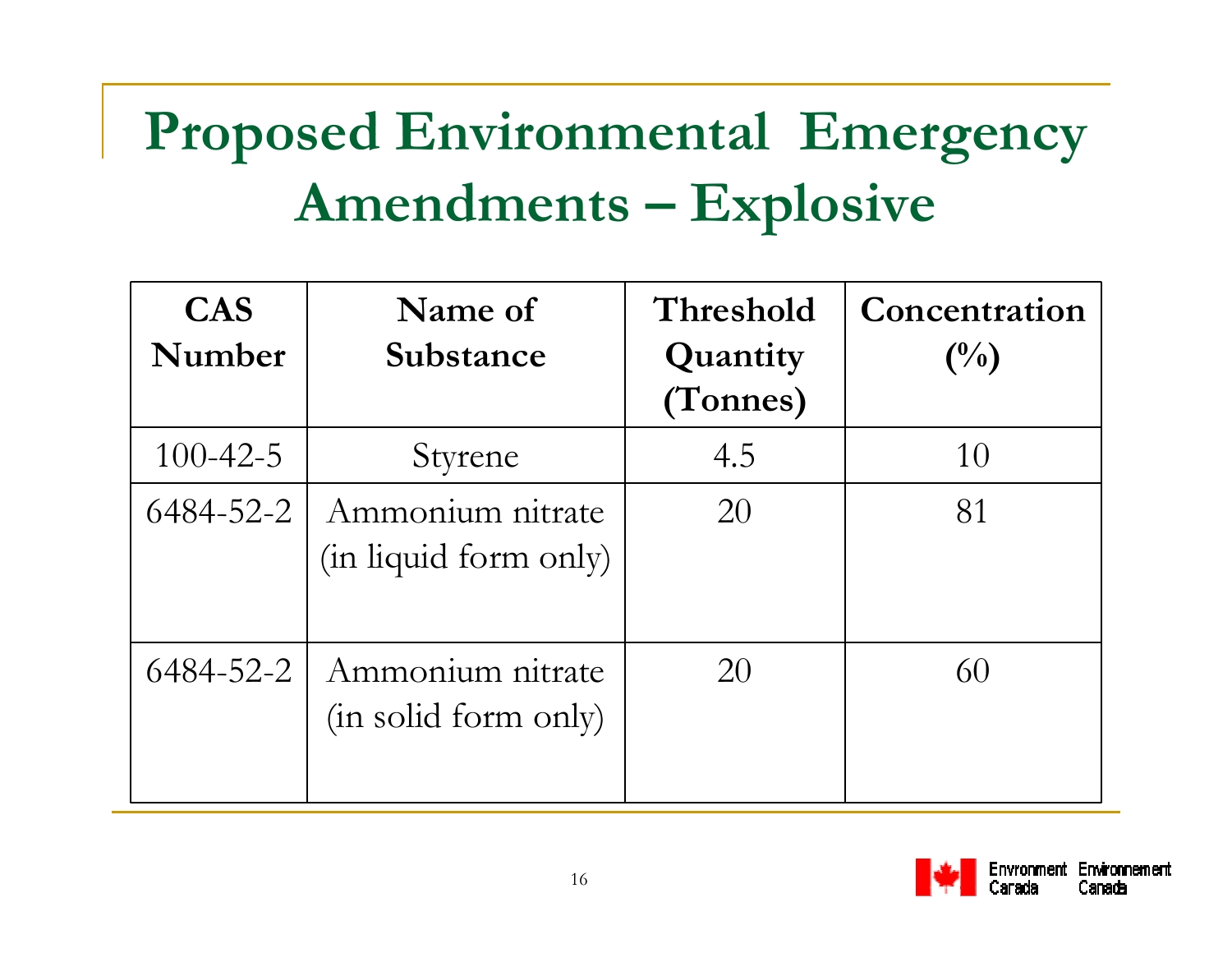# Why styrene?

- F Highly Flammable, Polymerizable, Peroxidizable Compound.
	- Involved in the worst industrial accident that happened in Canada, the runaway of a polystyrene reactor at the Monsanto plant in 1966 that caused 11 fatalities and 7 injuries.
- F Involved in several industrial explosions caused by violent, exothermic polymerization
- F Reference:
	- □ Lacoursière,J-P., RECOMMENDATION FOR INCLUDING STYRENE TO THE ENVIRONMENTAL EMERGENCY REGULATION LIST UNDER THE CANADIAN ENVIRONMENTAL PROTECTION ACT (1999), 2004

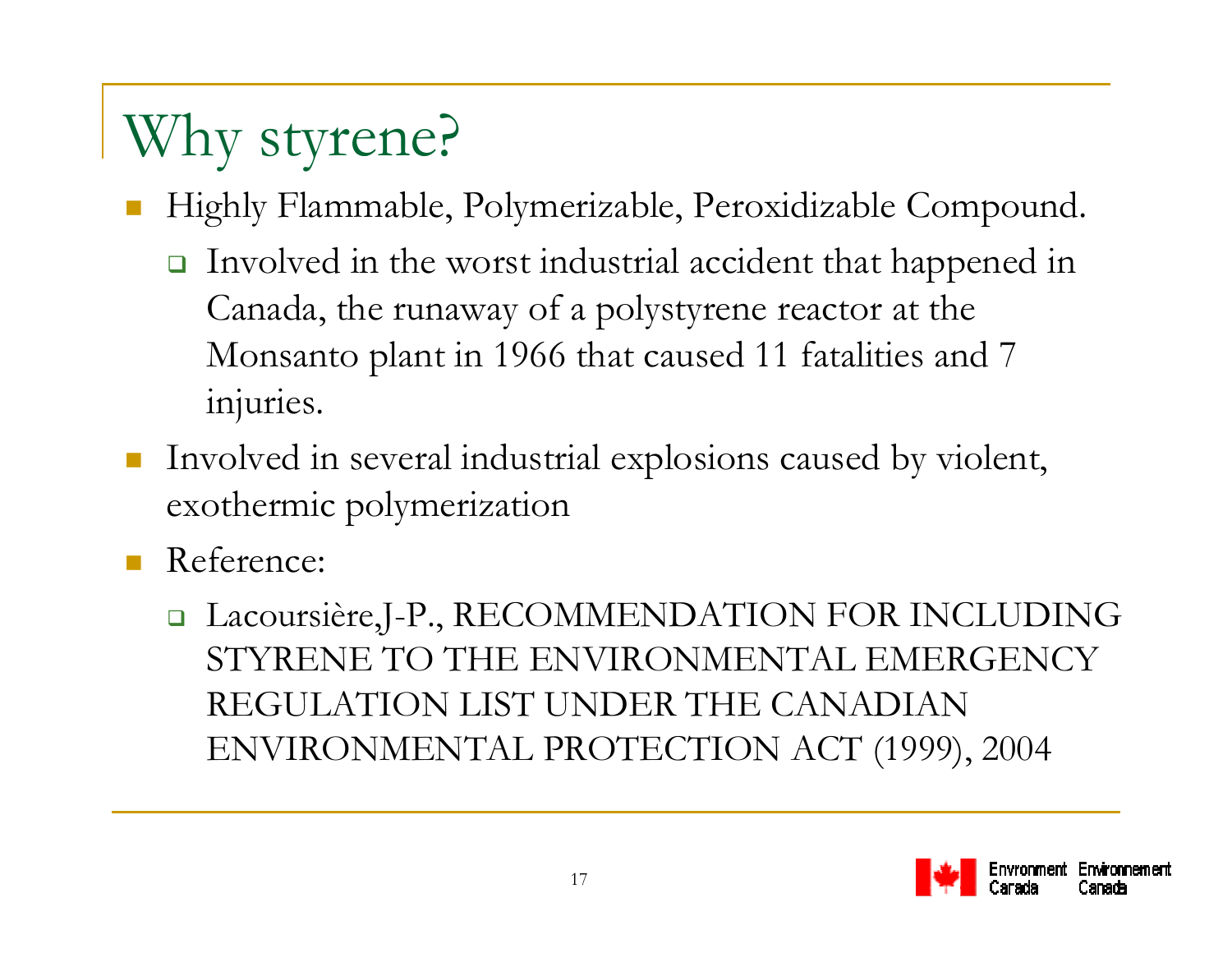### Styrene Video



Taiwan, 2003 – Tank Truck BLEVE

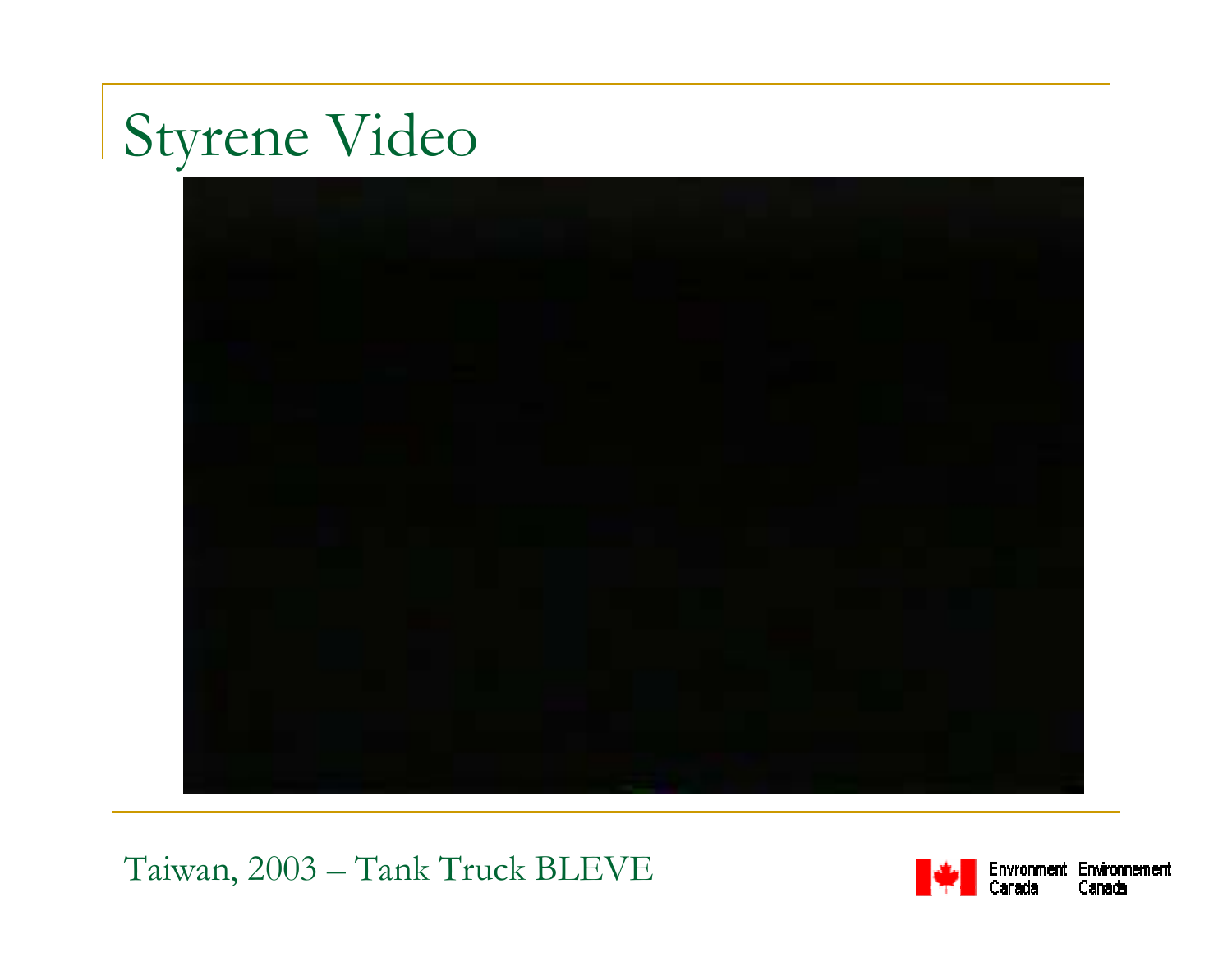## Why Ammonium nitrate?

- ٦ Many accidents around the world:
	- $\Box$ Toulouse, Oaklahoma City Security: easily usable for terrorists
- a a Ammonium nitrate is capable of detonating with the blast effect of about half that of explosives, if heated under confinement that permits high-pressure build-up or if subjected to strong shocks (NFPA Code 490, A.4.1.4)
- $\mathbb{R}^3$  The sensitivity of ammonium nitrate to detonation is increased by elevated temperatures or by contamination (NFPA Code 490, A.4.1.4)
- $\mathcal{L}_{\mathcal{A}}$ Capable of releasing toxic fumes during fire
- **The State**  Reference: See document:
	- $\Box$  Robert Reiss, RECOMMANDATION POUR INCLURE LE NITRATE D'AMMONIUM DANS LA LISTE DU RÈGLEMENT SUR LES URGENCES ENVIRONNEMENTALES D'ENVIRONNEMENT CANADA, CRAIM, 2004

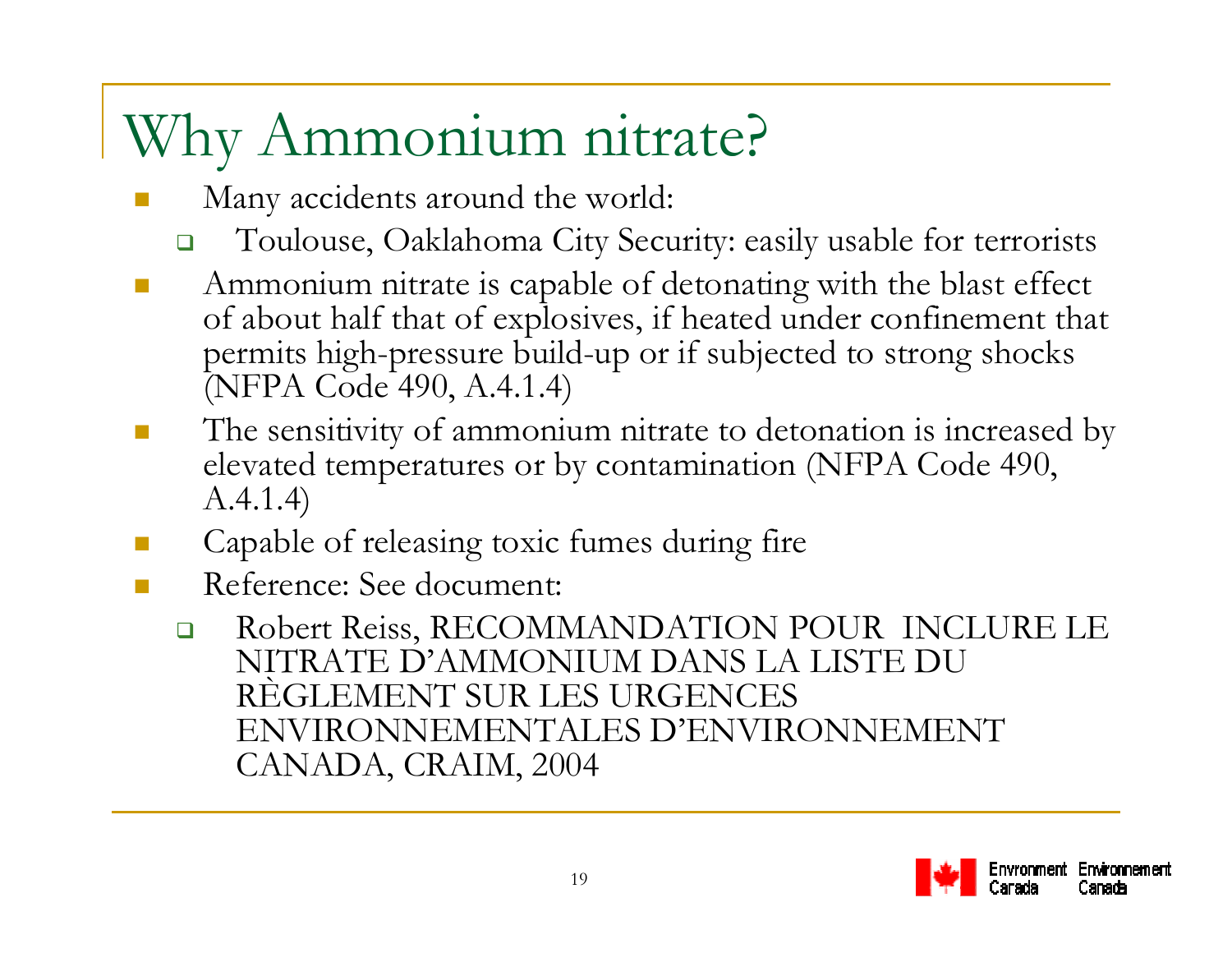#### **Ammonium NitrateFire in a Farm Supply Store St-Romain (France) 2003/10/02**



• 3-5 t  $AN$ 

- Fire involving plastic container and AN
- 26 casualties including 18 firemen (3 of which suffered injuries compromising life), 3 policemen and 5 civilians

• 82 houses suffered structural damage of varying severity

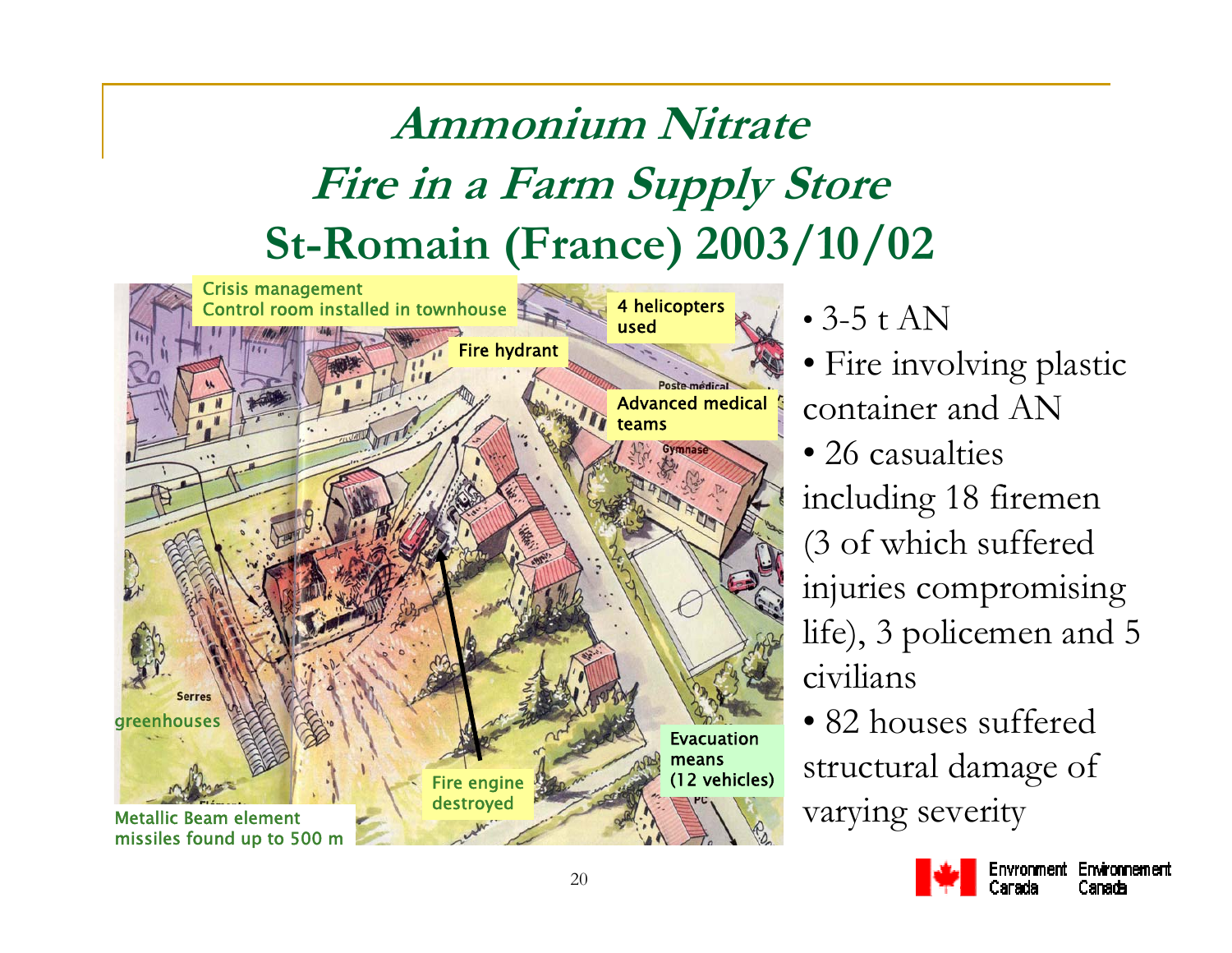#### **Fire in a Farm Supply Store St-Romain (France) 2003/10/02**

View of the building before the accident



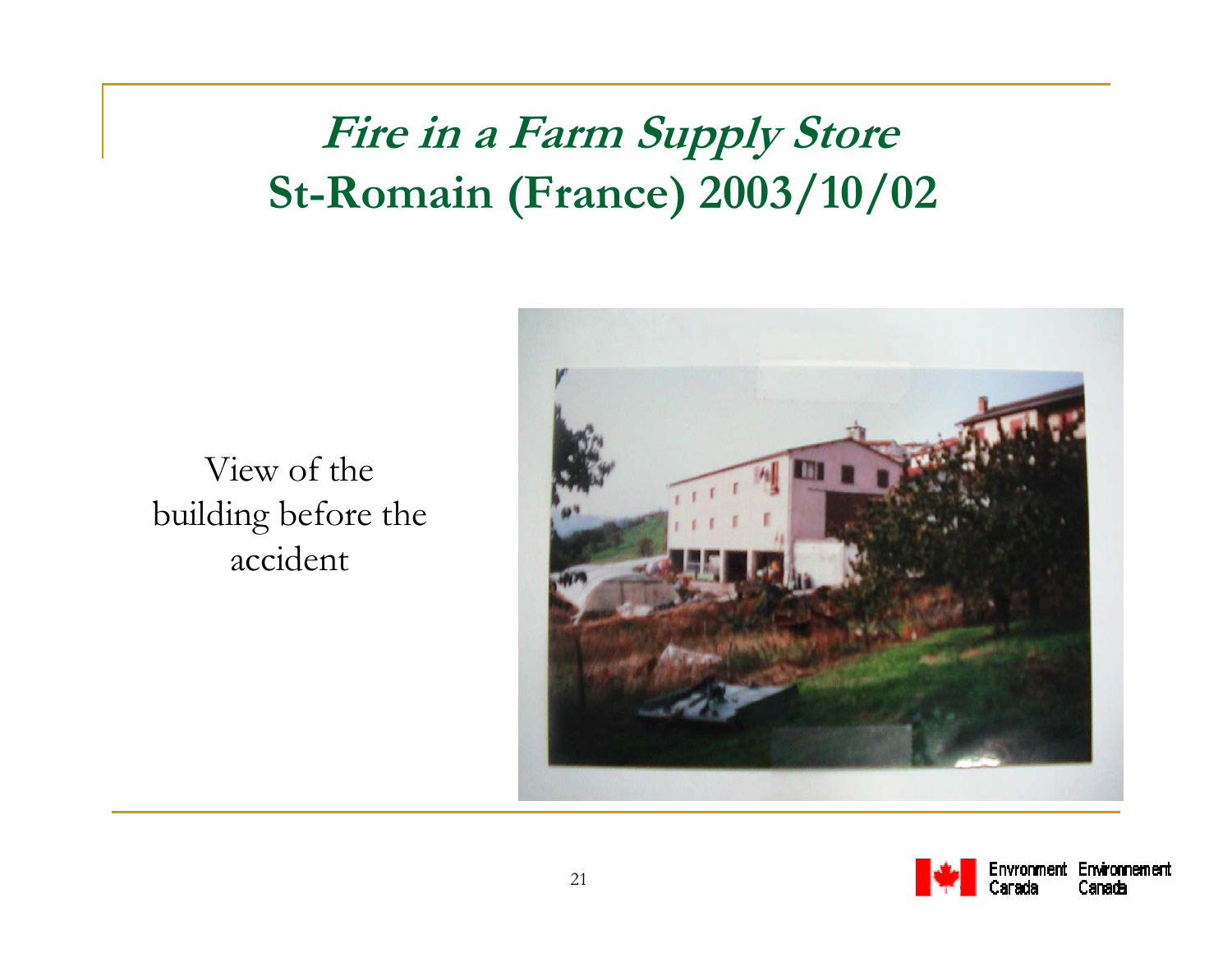#### **Fire in a Farm Supply Store St-Romain (France) 2003/10/02**



View of building in ruins after the explosion

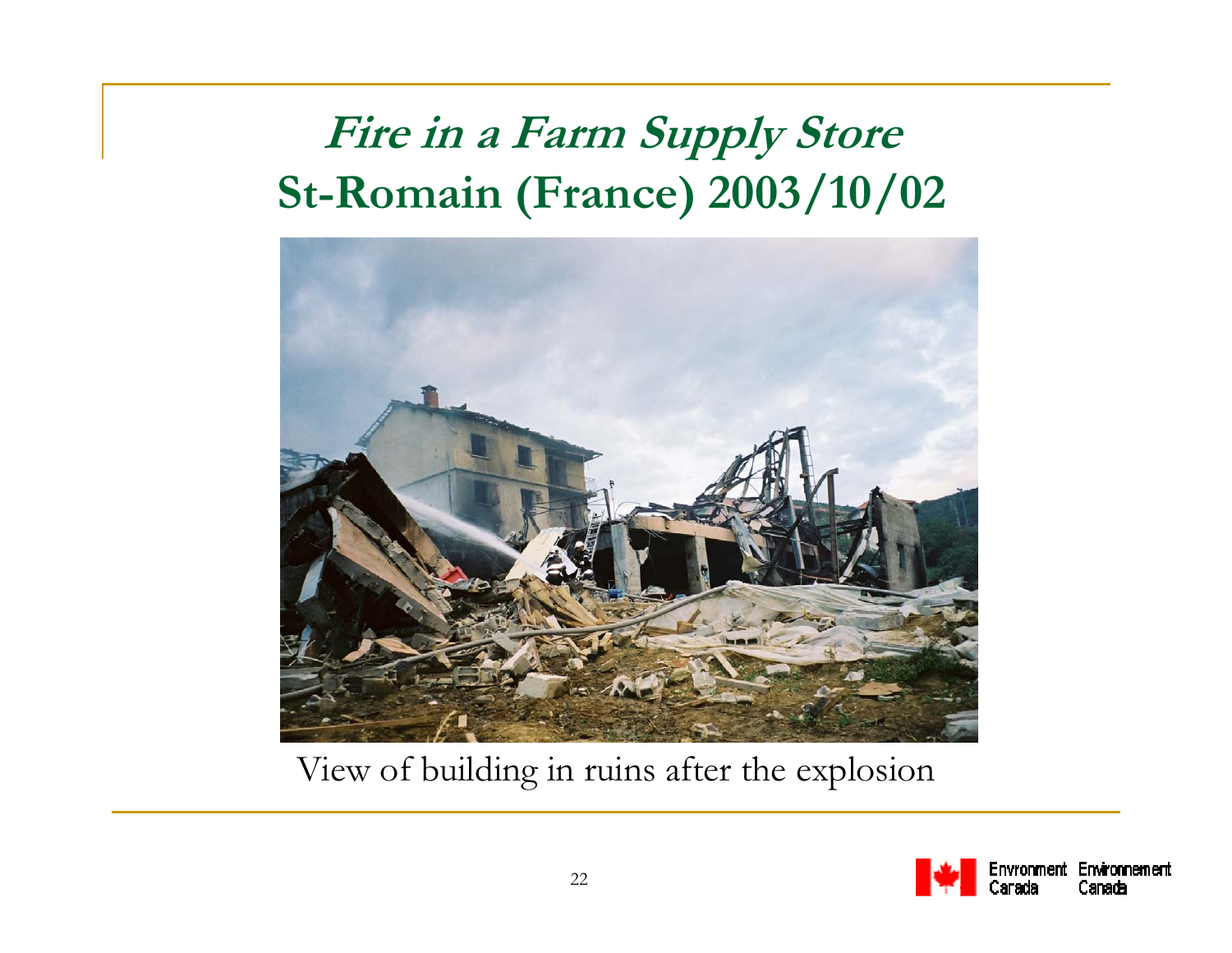## **Proposed Environmental Emergency Amendments – Inhalation**

- Greater than or equal to a vapour pressure of  $10$ mmHg
- Chemicals potential to become airborne and disperse
- Immediately Dangerous to Life and Health
	- **□** Escape time of 30 minutes
	- Vapours potential to obstruct eyesight
- **Emergency Response Planning Guidelines II**

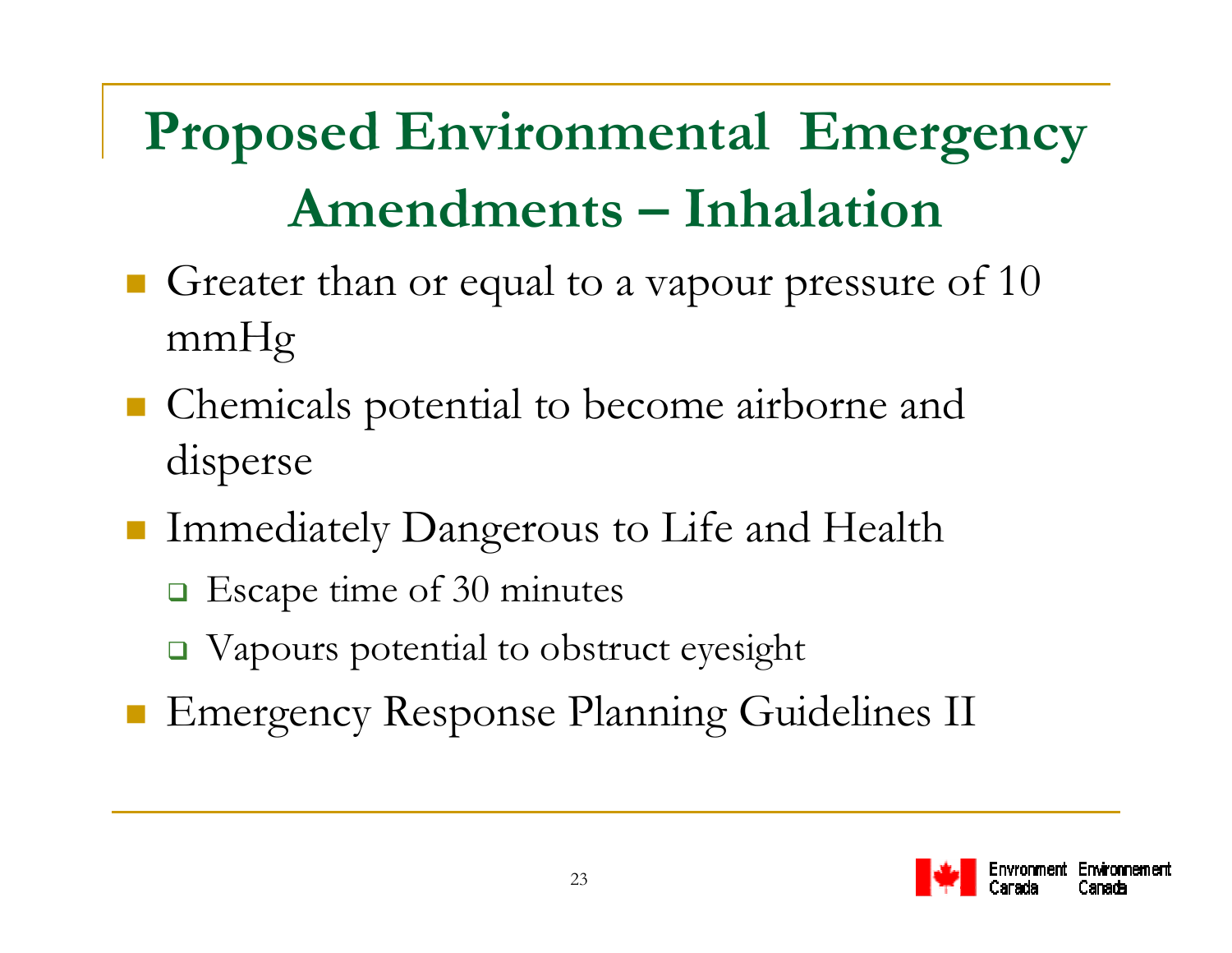## **Proposed Environmental Emergency Amendments – Inhalation**

| <b>CAS</b><br><b>Number</b> | Name of<br><b>Substance</b> | <b>Threshold</b><br>Quantity<br>(Tonnes) | <b>Concentration</b><br>(9/0) |
|-----------------------------|-----------------------------|------------------------------------------|-------------------------------|
| $64 - 19 - 7$               | Acetic acid                 | 6.8                                      | 95                            |
| $75-09-2$                   | Dichloromethane             | 9.1                                      |                               |
| $2551 - 62 - 4$             | Sulphur<br>hexafluoride     | 9.1                                      | 10                            |

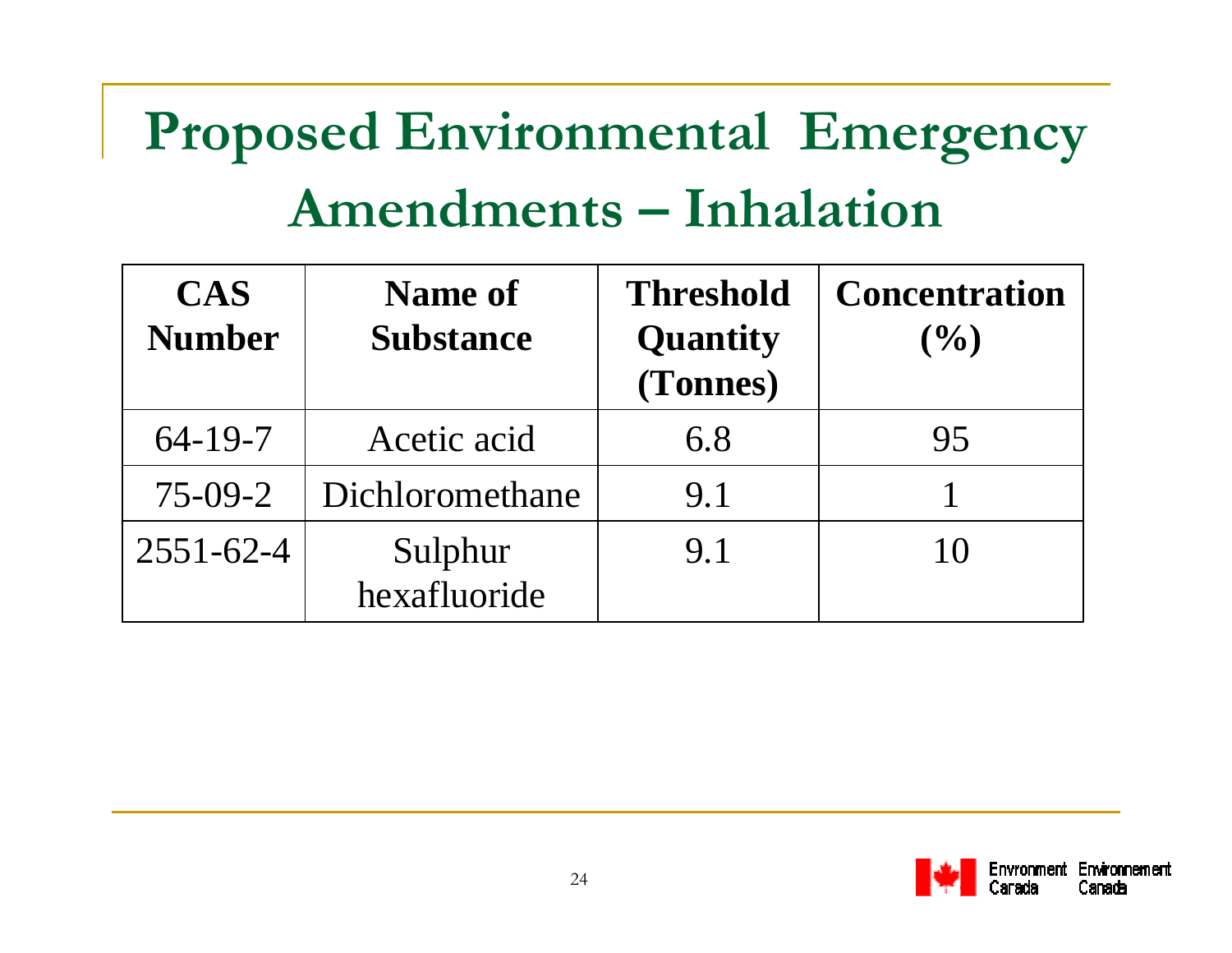- **Carcinogenic** 
	- **Persistent for at least 5 years**
	- **□** Carcinogenic to humans or wildlife
- Cause harm to aquatic life (fish)
	- **Persistent and toxic**
	- $\Box$ Bioaccumulative and toxic
	- $\Box$ Persistent and Bioaccumulative and toxic

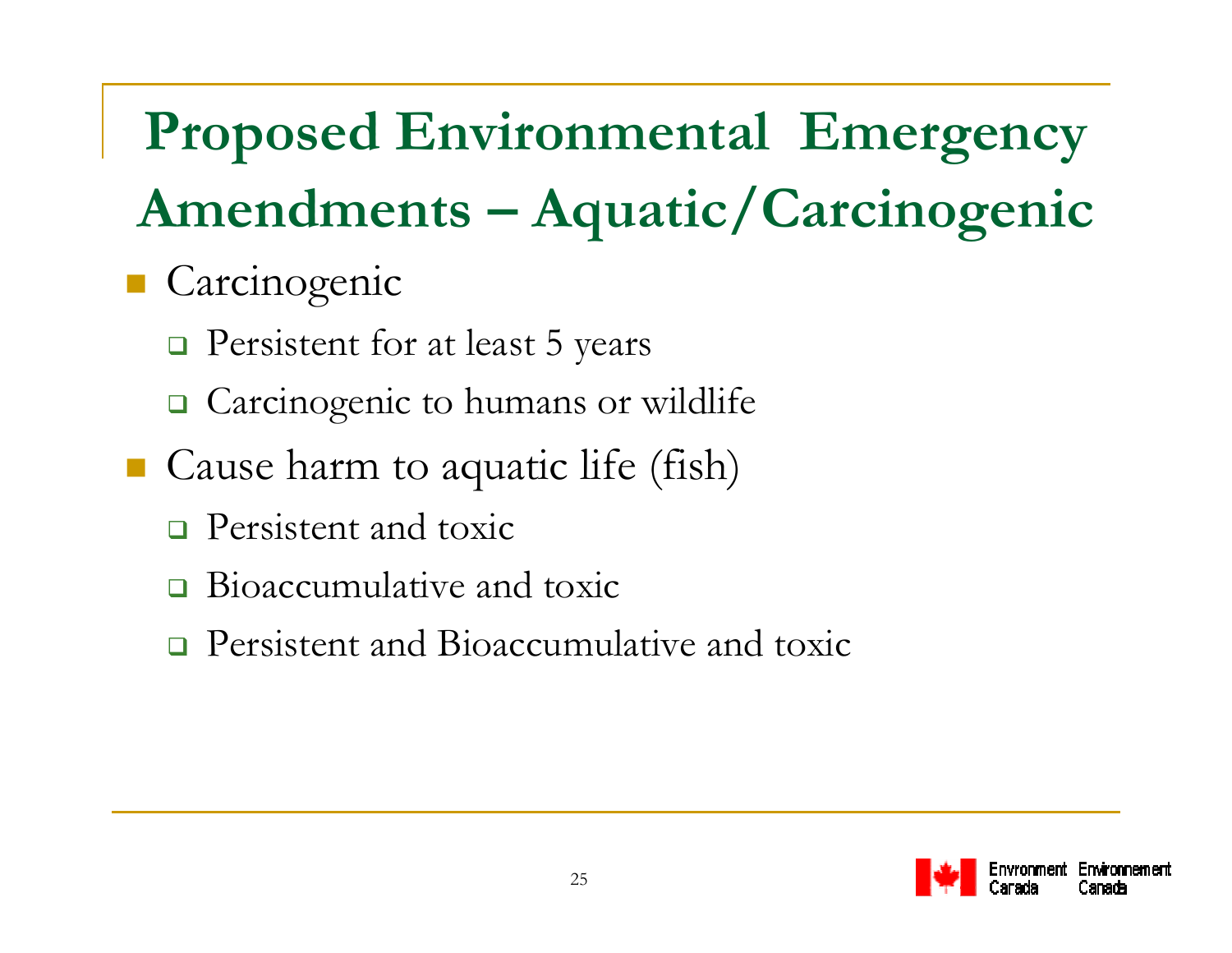| <b>CAS</b><br>Number | Name of Substance                            | Threshold<br>Quantity<br>(Tonnes) | Concentration<br>$\binom{0}{0}$ |
|----------------------|----------------------------------------------|-----------------------------------|---------------------------------|
| $56 - 23 - 5$        | Carbon tetrachloride<br>(Tetrachloromethane) | 0.22                              |                                 |
| $79-01-6$            | Trichloroethylene                            | 1.13                              |                                 |
| $91 - 20 - 3$        | Naphthalene<br>(in liquid form only)         | 4.5                               | 10                              |
| $91 - 94 - 1$        | 3,3'-dichlorobenzidine                       | 1.13                              |                                 |

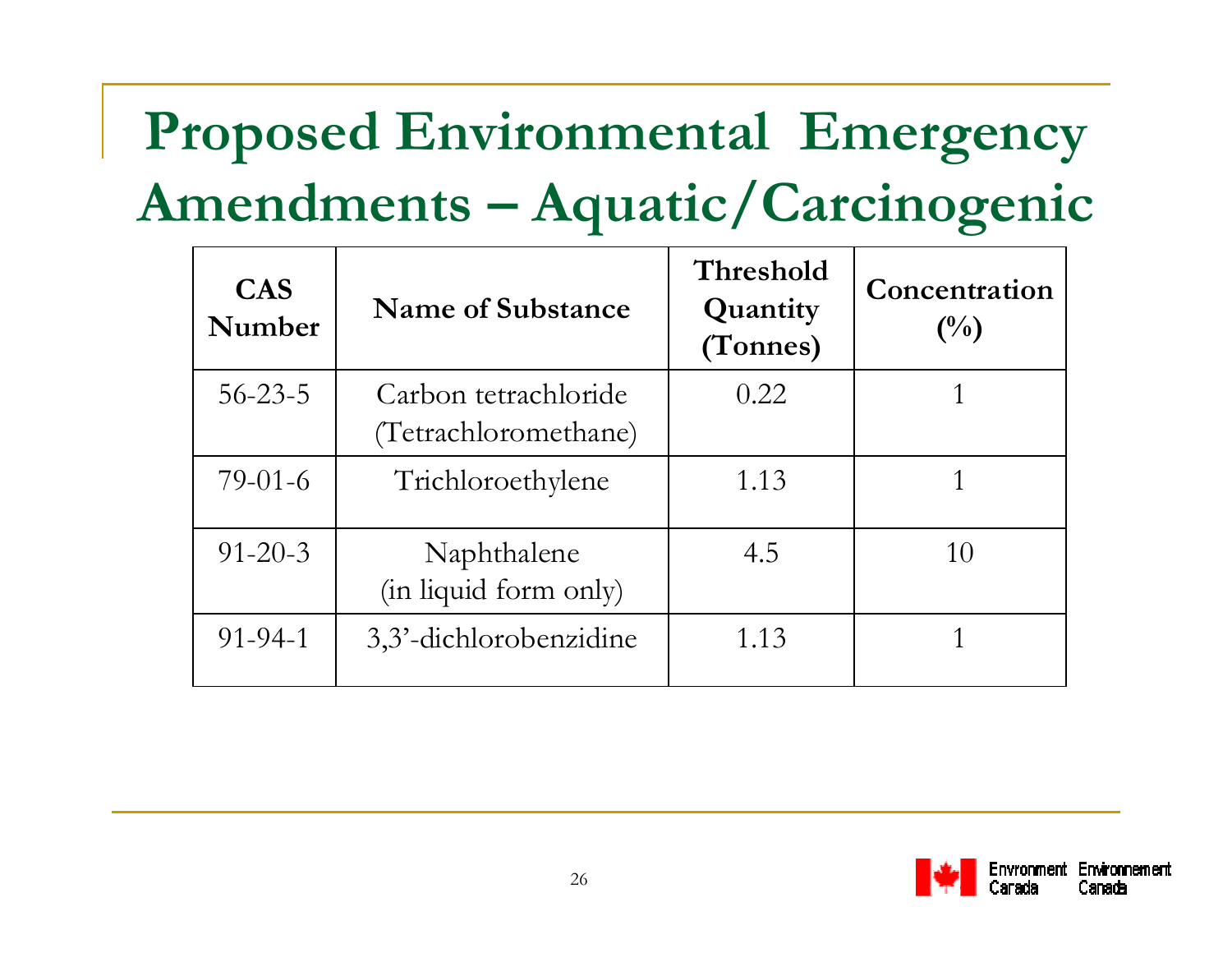## **Proposed Environmental Emergency**

#### **Amendments – Aquatic/Carcinogenic**

| <b>CAS</b><br>Number | <b>Name of Substance</b>                               | Threshold<br>Quantity<br>(Tonnes) | Concentration<br>$\binom{0}{0}$ |
|----------------------|--------------------------------------------------------|-----------------------------------|---------------------------------|
| $117 - 81 - 7$       | $\operatorname{Bis}(2-ethylhexyl)$<br>phthalate (DEHP) | 0.22                              | 1                               |
| $127 - 18 - 4$       | Tetrachloroethylene<br>(Perchloroethylene,<br>Perc)    | 1.13                              | 1                               |
| $373 - 02 - 4$       | Nickel acetate                                         | 0.22                              | 10                              |
| 1303-28-2            | Arsenic pentoxide                                      | 0.22                              | 10                              |
| 1306-19-0            | Cadmium oxide                                          | 0.22                              | 10                              |

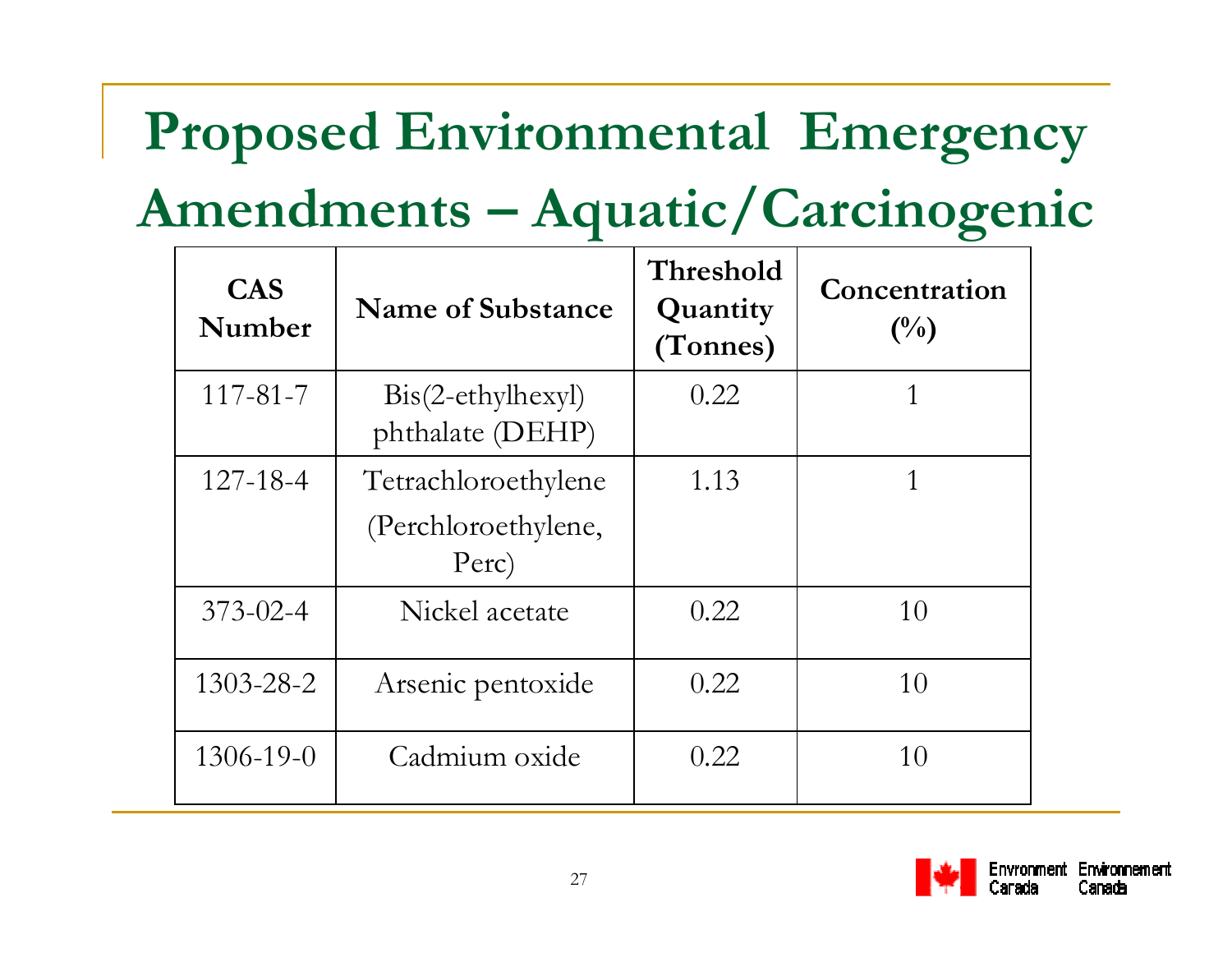| <b>CAS</b><br>Number | <b>Name of Substance</b>                 | Threshold<br>Quantity<br>(Tonnes) | Concentration<br>$\binom{0}{0}$ |
|----------------------|------------------------------------------|-----------------------------------|---------------------------------|
| 1306-23-6            | Cadmium sulphide<br>(Cadmium sulfide)    | 0.22                              | 10                              |
| 1313-99-1            | Nickel oxide                             | 0.22                              | 10                              |
| 1327-53-3            | Arsenic trioxide<br>(Arsenic(III) oxide) | 0.22                              | 10                              |
| $3333 - 67 - 3$      | Nickel carbonate                         | 0.22                              | 10                              |
| 7440-38-2            | Arsenic                                  | 0.22                              | 10                              |

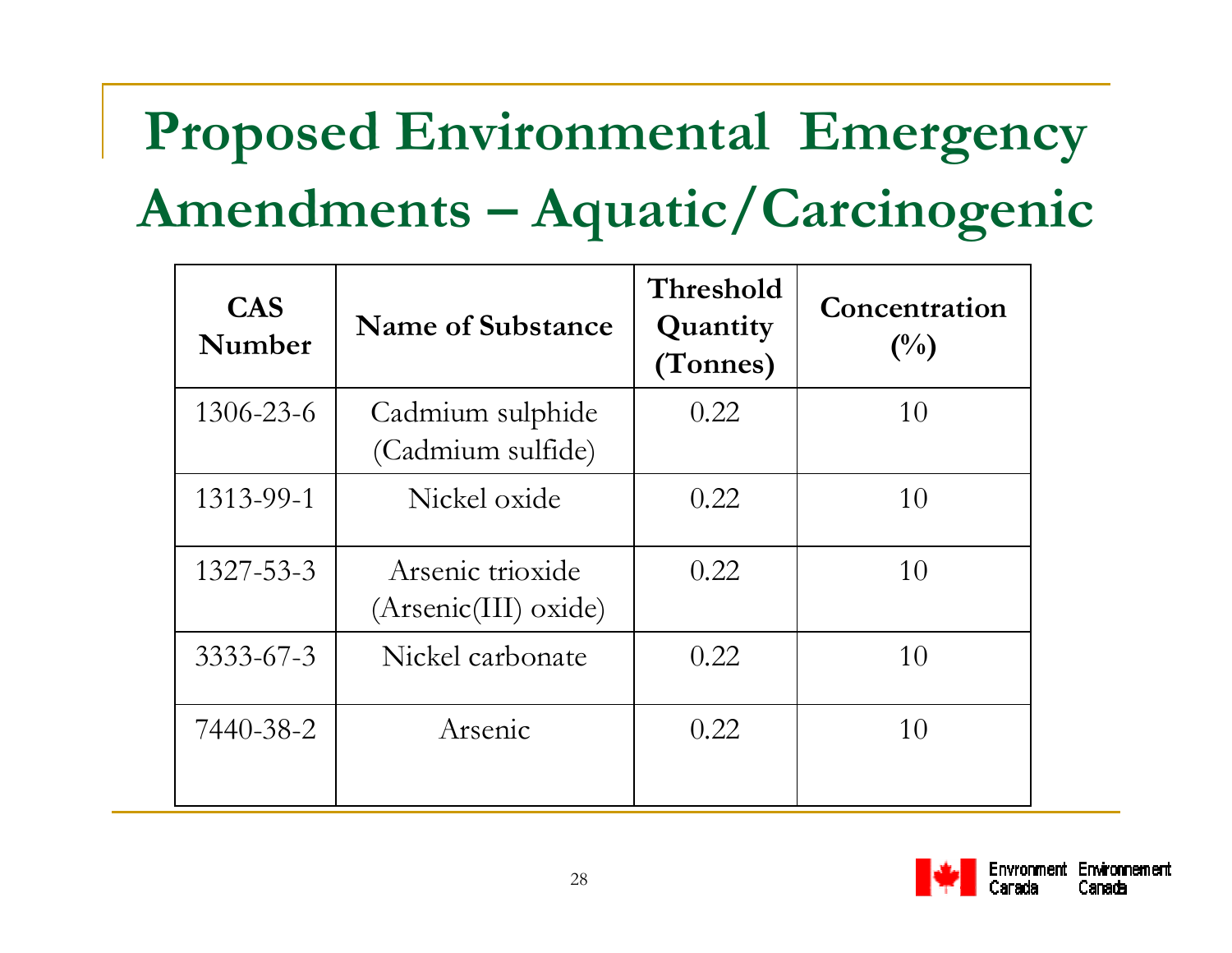| <b>CAS</b><br>Number    | <b>Name of Substance</b> | Threshold<br>Quantity<br>(Tonnes) | Concentration<br>$\binom{0}{0}$ |
|-------------------------|--------------------------|-----------------------------------|---------------------------------|
| 7718-54-9               | Nickel chloride          | 0.22                              | 10                              |
| $7775 - 11 - 3$         | Sodium chromate          | 0.22                              | 10                              |
| 7778-39-4               | Arsenic acid             | 0.22                              | 10                              |
| 7778-43-0<br>10048-95-0 | Sodium arsenate          | 0.22                              | 10                              |
| 7784-46-5               | Sodium arsenite          | 0.22                              | 10                              |

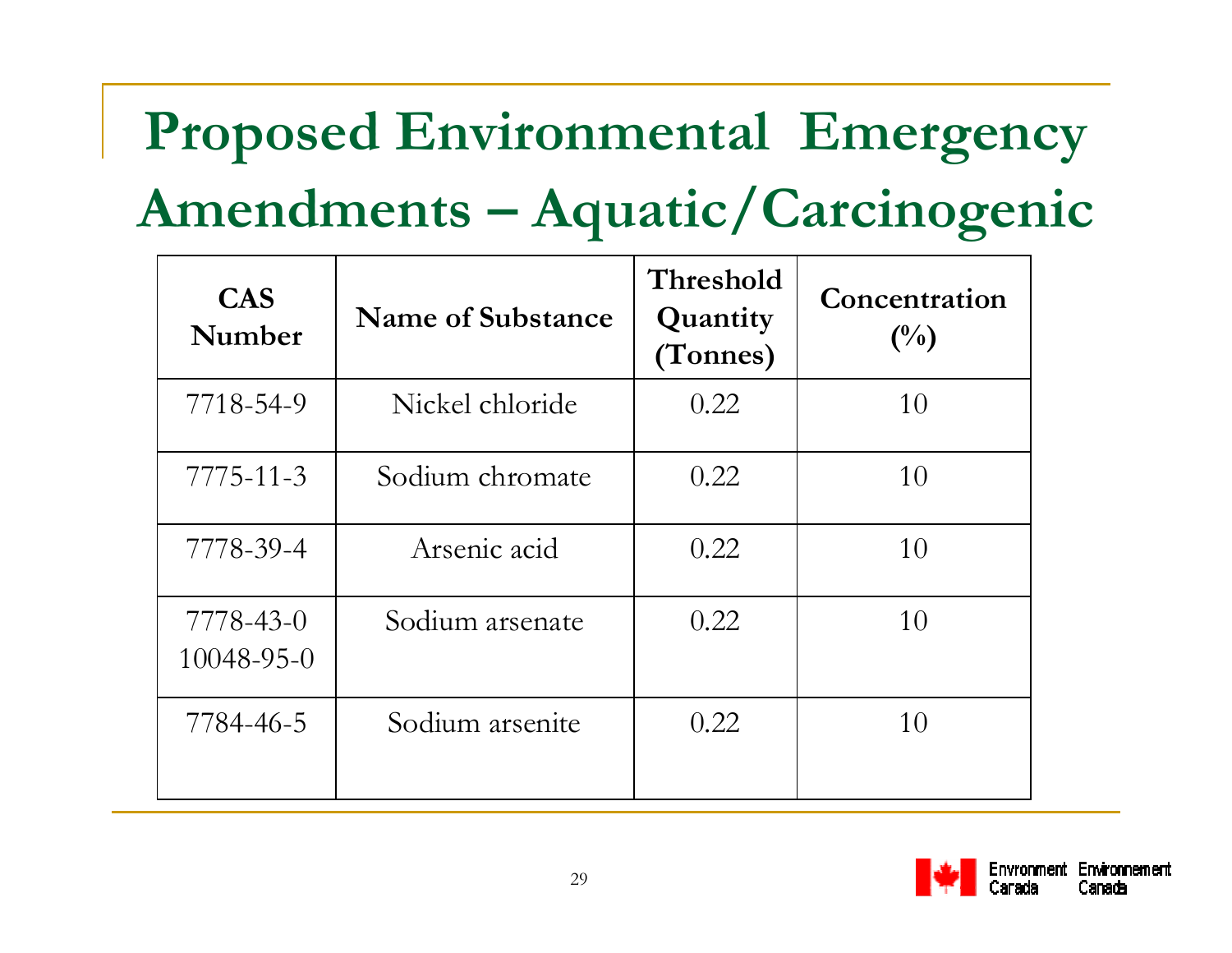| <b>CAS</b><br>Number                  | <b>Name of Substance</b>            | Threshold<br>Quantity<br>(Tonnes) | Concentration<br>$\binom{0}{0}$ |
|---------------------------------------|-------------------------------------|-----------------------------------|---------------------------------|
| $7786 - 81 - 4$ ;<br>$10101 - 97 - 0$ | Nickel sulphate                     | 0.22                              | 10                              |
| 7789-00-6                             | Potassium chromate                  | 0.22                              | 10                              |
| $7738 - 94 - 5$ ;<br>$1333 - 82 - 0$  | Chromic acid<br>(Chromium trioxide) | 0.22                              | 10                              |
| 10108-64-2                            | Cadmium chloride                    | 0.22                              | 10                              |

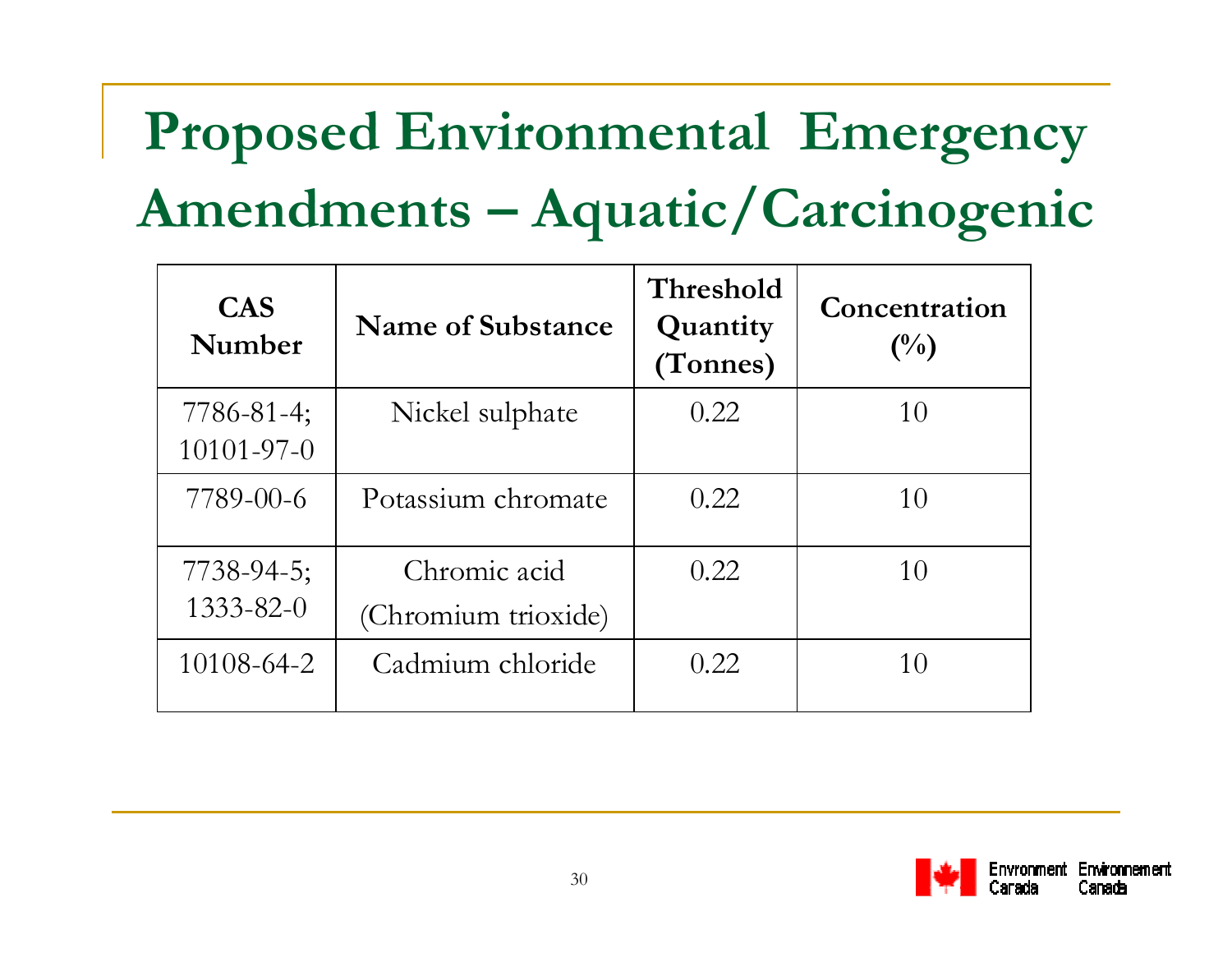| <b>CAS</b><br>Number     | <b>Name of Substance</b>                              | Threshold<br>Quantity<br>(Tonnes) | Concentration<br>$\binom{0}{0}$ |
|--------------------------|-------------------------------------------------------|-----------------------------------|---------------------------------|
| 10124-36-4               | Cadmium sulphate<br>(Cadmium sulfate)                 | 0.22                              | 10                              |
| 10588-01-9               | Sodium dichromate                                     | 0.22                              | 10                              |
| 13138-45-9<br>13478-00-7 | Nickel nitrate                                        | 0.22                              | 10                              |
| 15699-18-0               | Nickel ammonium sulphate<br>(Nickel ammonium sulfate) | 0.22                              | 10                              |

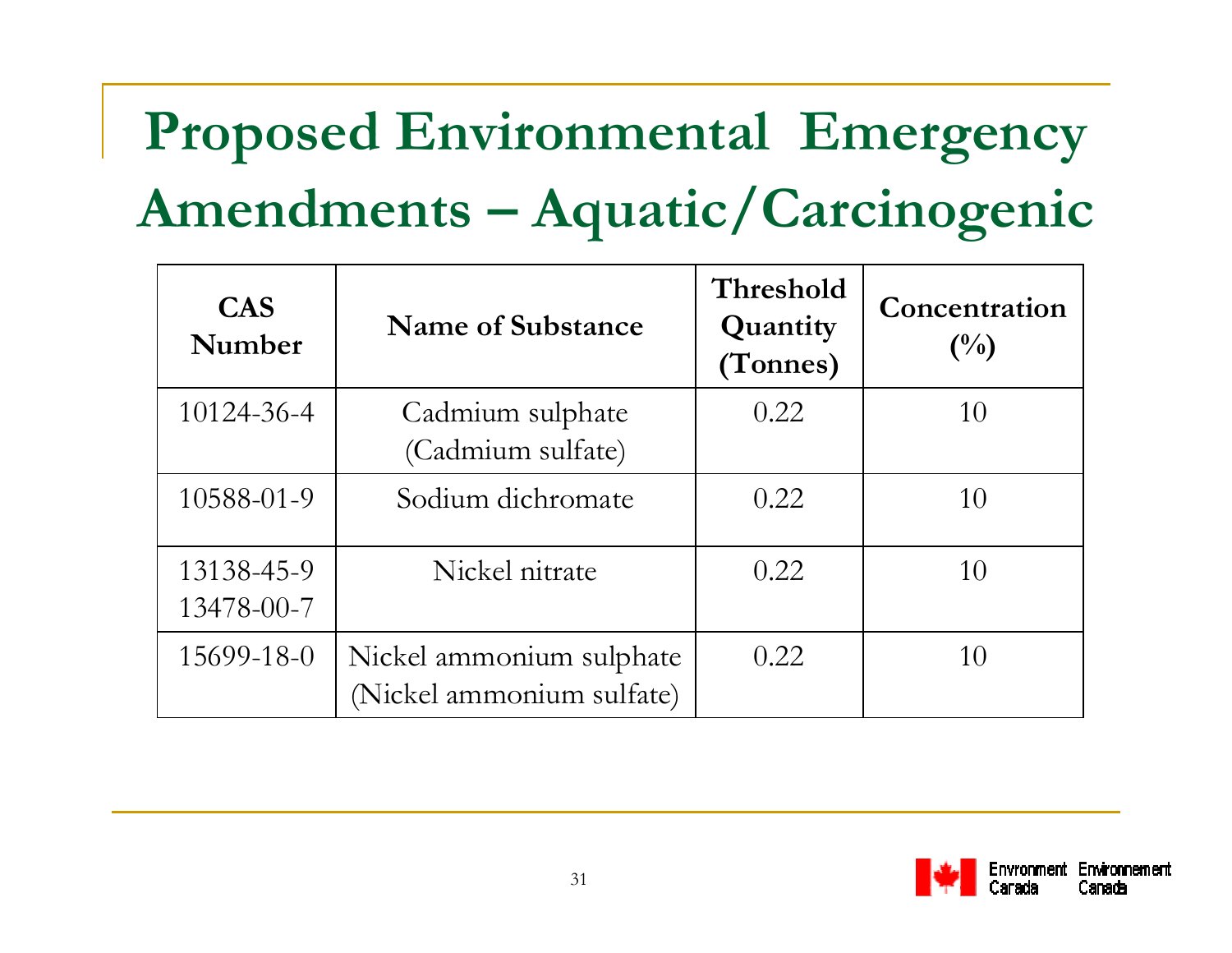| <b>CAS</b><br>Number                       | Name of Substance                                     | Threshold<br>Quantity<br>(Tonnes) | Concentration<br>$\binom{0}{0}$ |
|--------------------------------------------|-------------------------------------------------------|-----------------------------------|---------------------------------|
| 81741-28-8                                 | Tributyl tetradecyl<br>phosphonium chloride<br>(TTPC) | 0.22                              | 10                              |
| 25154-52-3<br>$104 - 40 - 5$<br>84852-15-3 | Nonylphenol                                           | 1.13                              | 10                              |

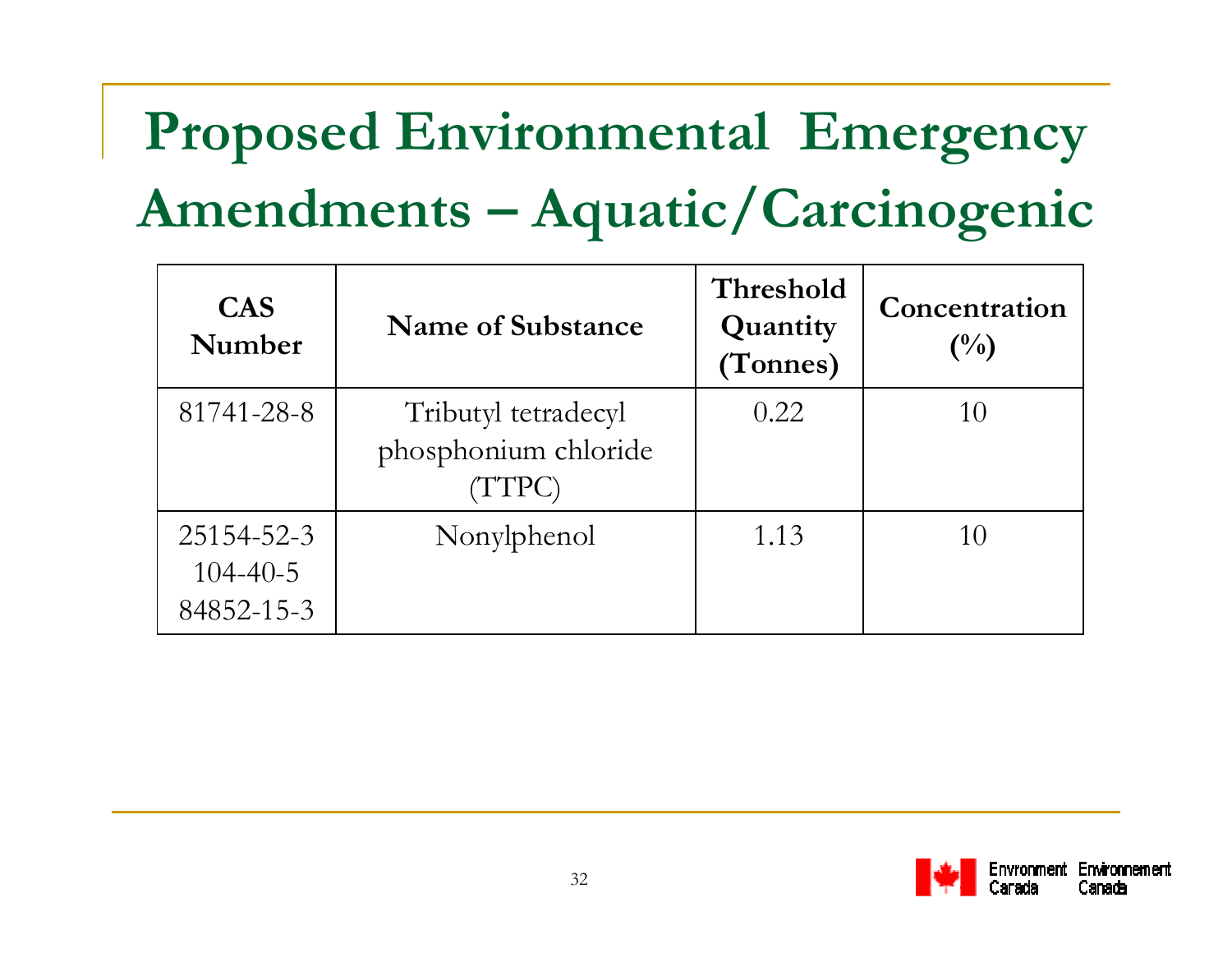#### **Timelines for Amendments to the E2 Regulations**

- $\mathcal{L}_{\mathcal{A}}$ Initial stakeholder consultations began in July 2005
- $\mathcal{L}_{\mathcal{A}}$  Publication in *Canada Gazette Part 1* targeted for Winter 2006
- $\mathcal{L}_{\mathcal{A}}$ Publication in *Canada Gazette Part 2* likely by Summer 2007
- $\mathcal{L}_{\mathcal{A}}$  Revise Implementation Guidelines for re-publication by Summer 2007

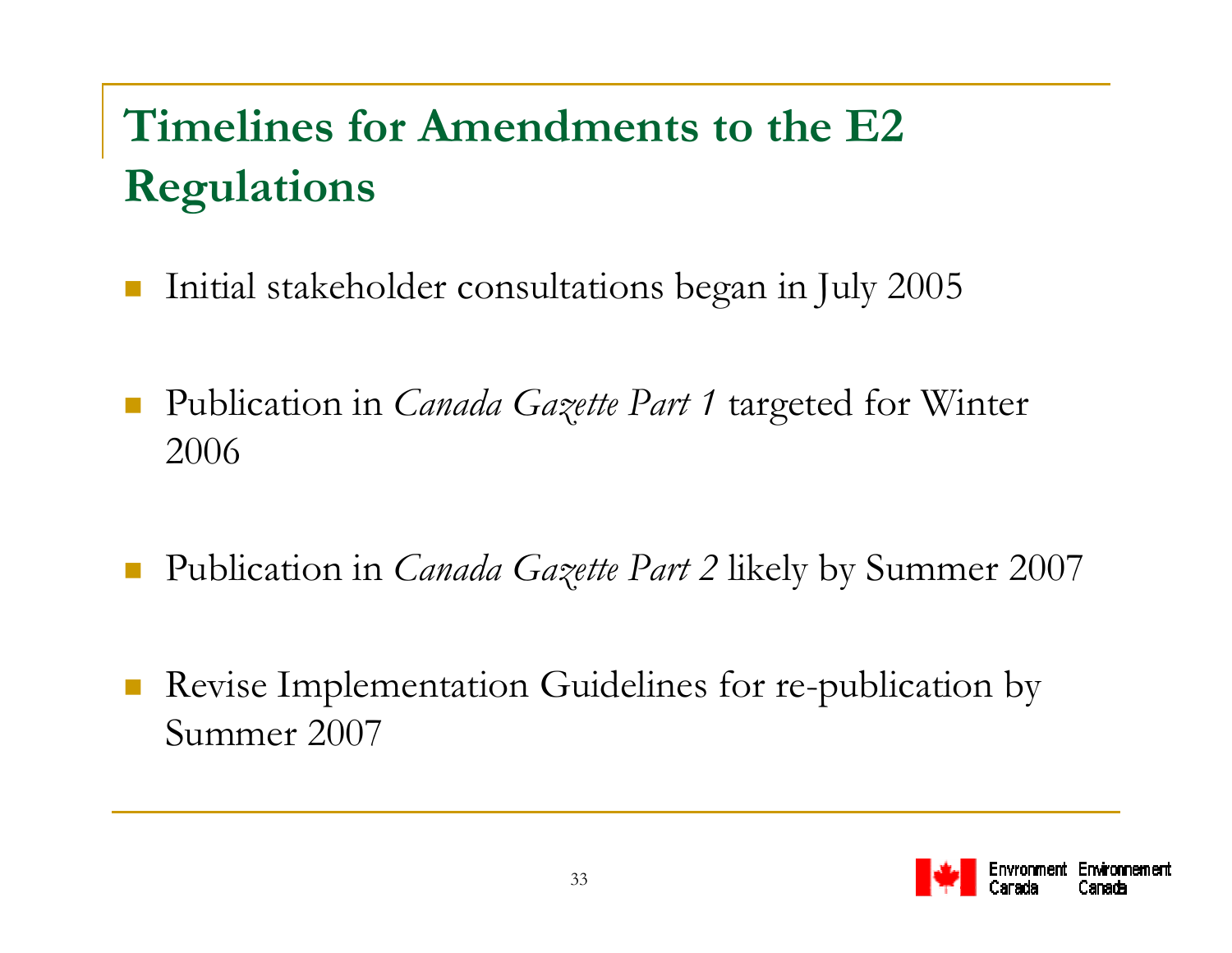#### **Conclusion**

- Completes our analysis of some 97 individual substances found within classes or unique compounds on the "Toxic Substances" list
	- $\Box$  2 substances are added to Part 1 Explosive
	- $\Box$ 3 substances are added to Part 2 – Inhalation
	- 29 substances are added to Part 3 Aquatic / Carcinogenic